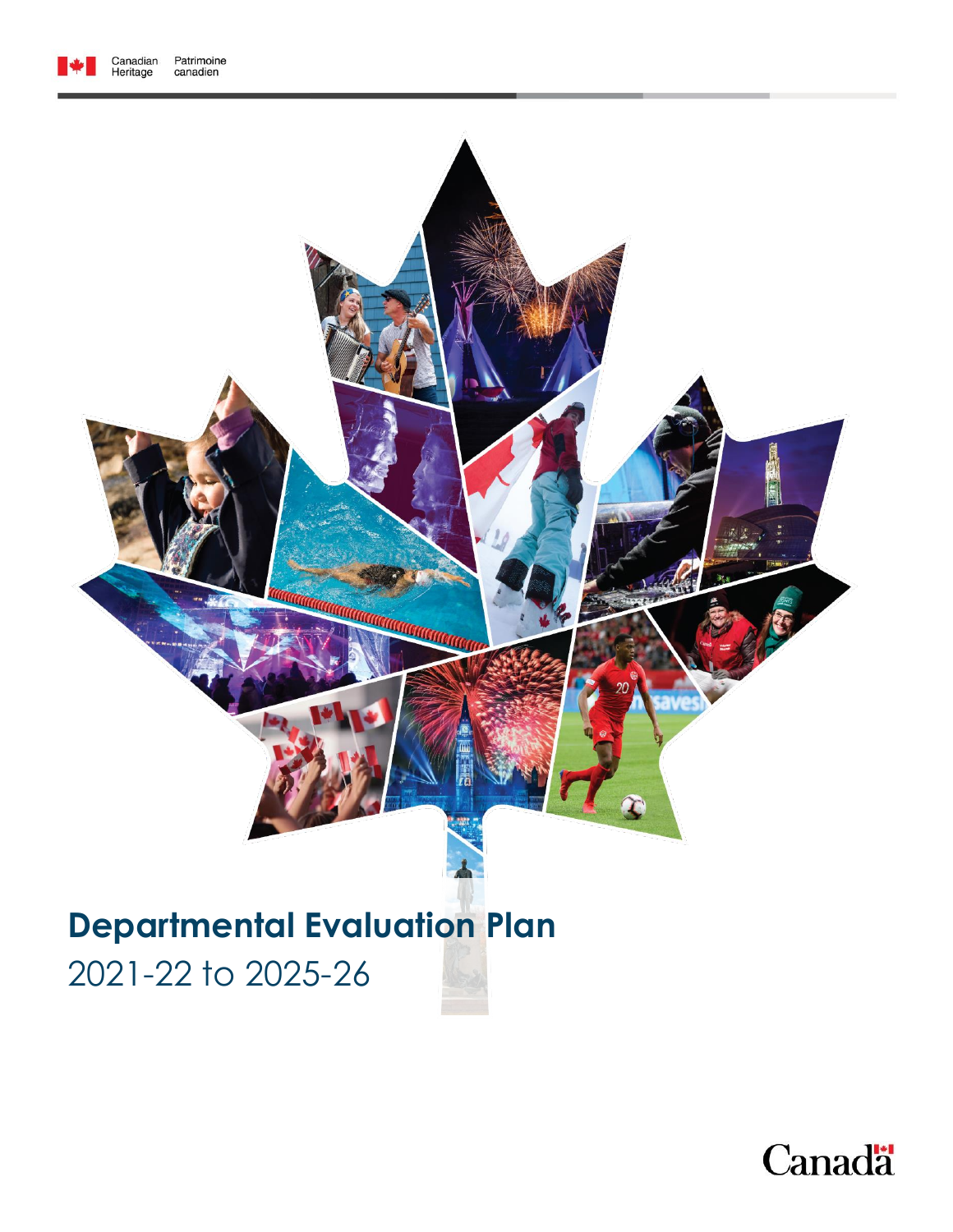Evaluation Services Directorate June 23, 2021

Cette publication est aussi disponible en français.

This publication is available in PDF and HTML formats at the following address: [Canada.ca/canadian-heritage](https://www.canada.ca/en/canadian-heritage/corporate/publications/evaluations.html)

© Her Majesty the Queen in Right of Canada, 2021. Catalogue No.: CH1-39E-PDF ISSN: 2561-018X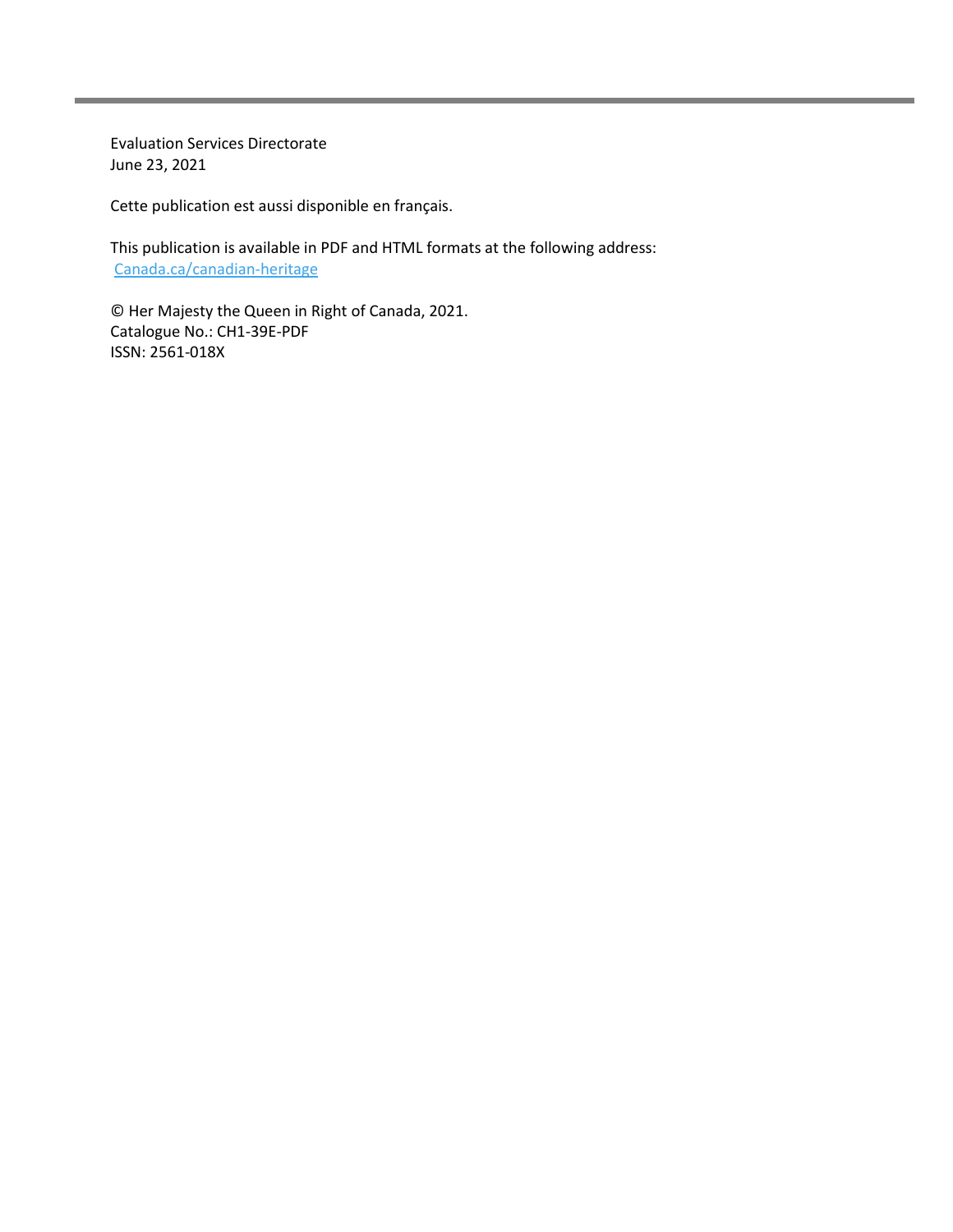# **Table of contents**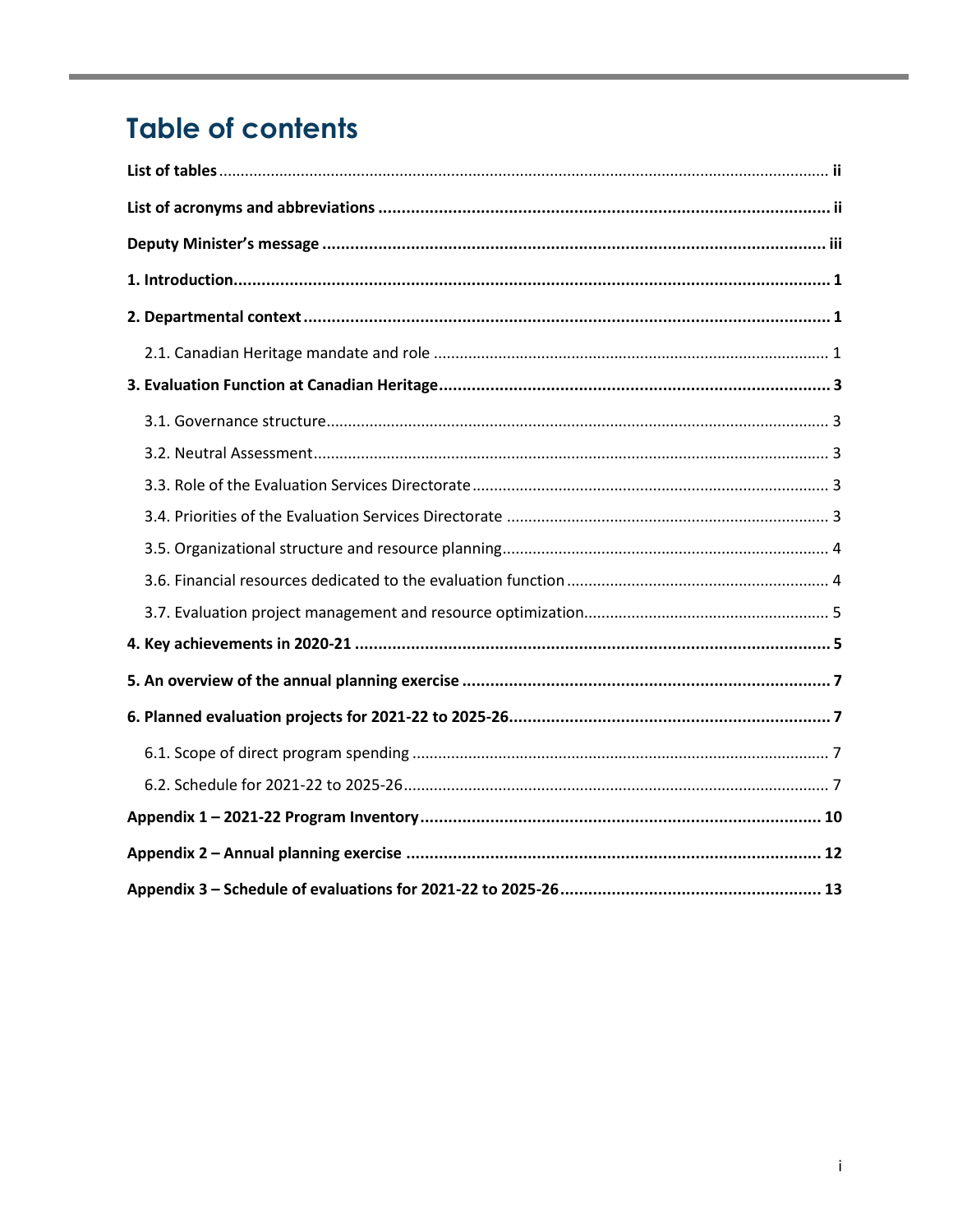# <span id="page-3-0"></span>**List of tables**

# <span id="page-3-1"></span>**List of acronyms and abbreviations**

| <b>BCP</b>      | <b>Business Continuity Plan</b>        |
|-----------------|----------------------------------------|
| <b>CR</b>       | <b>Core Responsibility</b>             |
| <b>DRR</b>      | <b>Departmental Results Report</b>     |
| <b>DM</b>       | Deputy Minister                        |
| <b>DP</b>       | Departmental Plan                      |
| <b>DRF</b>      | Departmental Results Framework         |
| <b>ESD</b>      | <b>Evaluation Services Directorate</b> |
| <b>FAA</b>      | <b>Financial Administration Act</b>    |
| GBA+            | <b>Gender-Based Analysis Plus</b>      |
| Gs&Cs           | <b>Grants and Contributions</b>        |
| <b>MC</b>       | Memoranda to Cabinet                   |
| <b>OCAE</b>     | Office of the Chief Audit Executive    |
| <b>PCH</b>      | Canadian Heritage                      |
| <b>PIP</b>      | Performance Information Profile        |
| <b>PPU</b>      | <b>Professional Practice Unit</b>      |
| <b>The Plan</b> | Departmental Evaluation Plan           |
| <b>TBS</b>      | <b>Treasury Board Secretariat</b>      |
| TВ              | <b>Treasury Board</b>                  |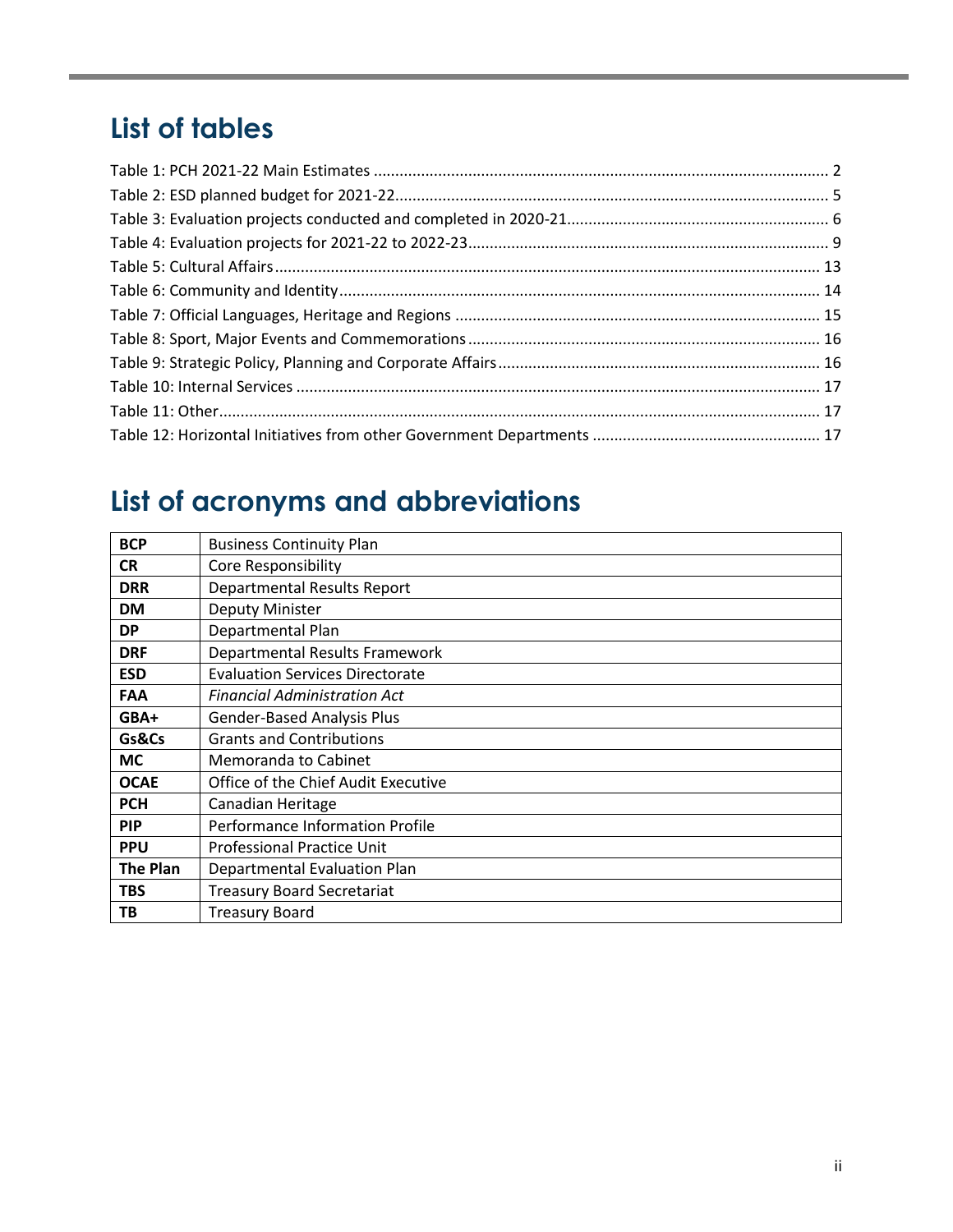# <span id="page-4-0"></span>**Deputy Minister's message**

I approve the Departmental Evaluation Plan of the Department of Canadian Heritage (PCH) for the fiscal years 2021-22 to 2025-26, which I submit to the Treasury Board of Canada Secretariat (TBS) as required by the Policy on Results (2016).

I confirm that this five-year rolling Departmental Evaluation Plan:

- $\circ$  plans to evaluate, at least every five years, all ongoing grants and contributions programs with five-year average actual expenditures of \$5 million or greater per year, in accordance with the requirements of section 42.1 of the *Financial Administration Act (FAA)*;
- o meets the requirements of the Mandatory Procedures for Evaluation; and
- $\circ$  supports the requirements of the expenditure management system, including, as applicable, Memoranda to Cabinet, Treasury Board Submissions and resource alignment reviews.

Canadian Heritage has a broad mandate and plays an important role in the lives of Canadians. The Department supports cultural industries, the arts, sports, official languages, Indigenous languages, diversity and inclusion, as well as youth.

The COVID-19 pandemic has had a significant impact on the work of Canadian Heritage as it has responded by delivering the \$500 million Emergency Support Fund announced by Minister Guilbeault in the spring of 2020. Plans outlined in Budget 2021 highlight the Government of Canada's continued attention on addressing the impacts of COVID-19 including the important role of PCH in stabilizing sectors that are a major driver of the Canadian economy.

As communicated with TBS in August 2020, PCH was not able to fully respect the timelines for some FAA-required evaluations in 2020-21 due to its focus on the response to the pandemic and delays related to the activation of its Business Continuity Plan (BCP). Despite these pressures, I continue to recognize the need to have useful evaluation results to support evidence-based decision. This current Plan outlines key priorities for the evaluation function and presents adjusted dates for projects with the aim of respecting requirements as much as possible moving forward.

I will ensure that this Plan is updated annually and I will provide information about its implementation to the Treasury Board of Canada Secretariat, as required.

I am confident that a strong evaluation function contributes to the improvement of the Department's many programs and initiatives, enabling Canadians to create, share and participate in a diverse and inclusive society.

Isabelle Mondou Deputy Minister Canadian Heritage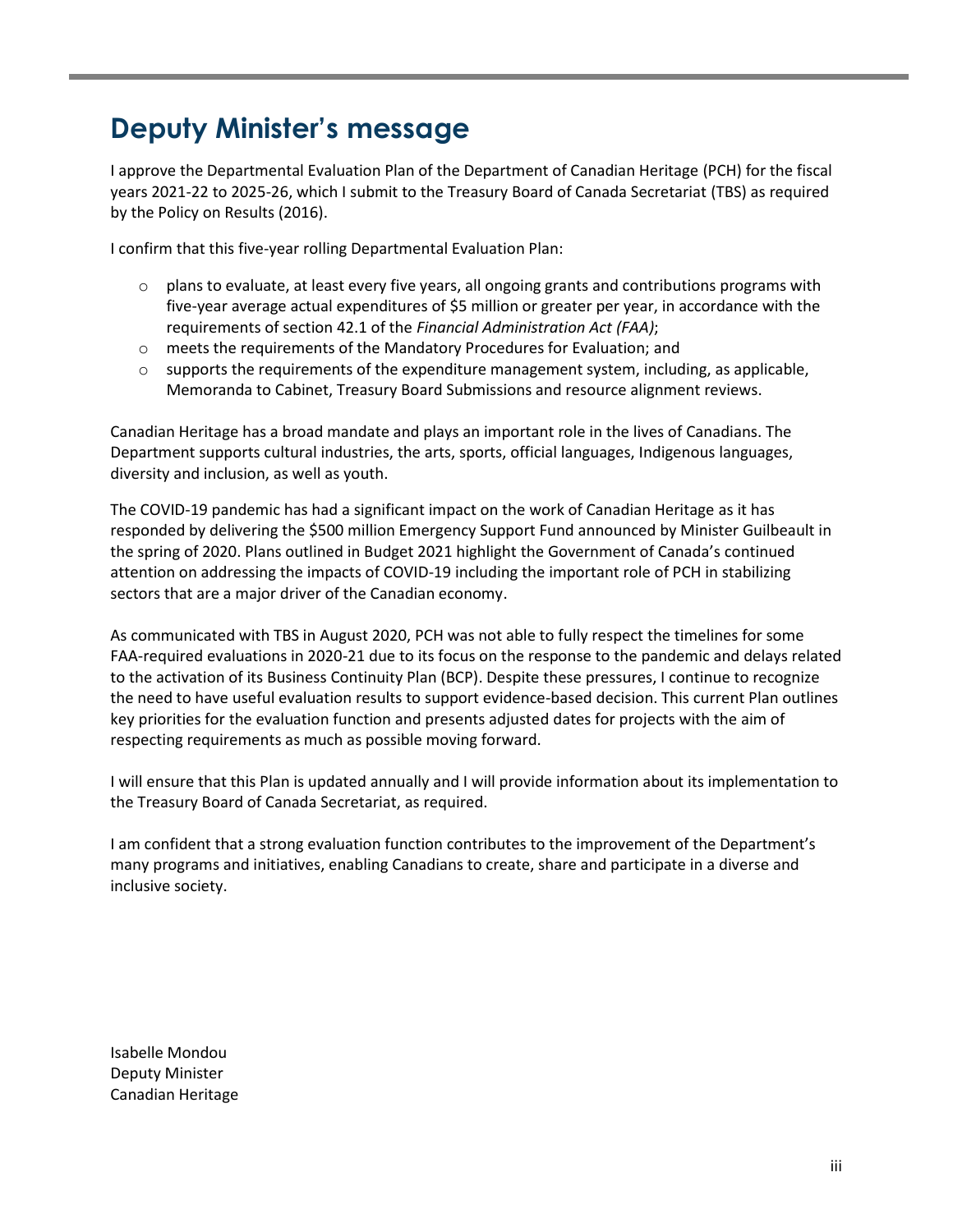# <span id="page-5-0"></span>**1. Introduction**

This document describes the Canadian Heritage (PCH) five-year rolling Departmental Evaluation Plan (the Plan), developed in accordance to the *Financial Administration Act* (FAA) and the Treasury Board Secretariat (TBS) Policy on Results.

The purpose of the Plan is to ensure that the Department meets evaluation-related accountability obligations as well as senior management information needs. It clearly presents the scope of the evaluations planned for the period of 2021-22 to 2025-26 and, as required by the FAA, it ensures that the Department will evaluate grant and contribution (Gs&Cs) programs with five-year average actual expenditures of \$5 million or greater per year. The Plan also includes evaluations required to address commitments made through Treasury Board (TB) Submissions. It examines the need to evaluate Gs&Cs programs with five-year average actual expenditures of less than \$5 million per year based on risks and senior management needs.

The COVID-19 pandemic has had a significant impact on the work of PCH over the past year. The Department immediately responded by providing support measures and financial relief for the culture, heritage and sport sectors as part of the \$500 million Emergency Support Fund announced in the spring of 2020. To be respectful of the need for PCH to focus on its response, the Evaluation Services Directorate (ESD) was not fully able to engage with programs and many evaluation commitments planned in 2020-21 were delayed. PCH has prioritized these delayed evaluations mandated by the FAA in the current Plan, and some other projects have been rescheduled. However, the schedule remains ambitious, to compensate for the delays that occurred in 2020-21.

Over the coming year, the Head of Evaluation will maintain strong communication with senior management to ensure that evaluation timing and design meet the Policy requirements and information needs of each program. As the pandemic continues to unfold and as PCH focuses on implementing the priorities outlined in Budget 2021 for the arts, heritage and sports sectors in Canada, the Department will re-evaluate its evaluation schedule and communicate any changes to TBS as needed.

# <span id="page-5-1"></span>**2. Departmental context**

### <span id="page-5-2"></span>**2.1. Canadian Heritage mandate and role**

Canadian Heritage is the federal department that, along with its portfolio organizations, plays a vital role in the cultural, civic and economic life of Canadians.

The Department's mandate is set out in the *Department of Canadian Heritage Act* and focuses on strengthening and promoting "Canadian identity and values, cultural development, and heritage." The *Act* also provides for jurisdiction over human rights; multiculturalism; arts; cultural industries and heritage; sports; official languages; State ceremonial and Canadian symbols; broadcasting; conservation, export and import of cultural property; and national libraries, archives and museums.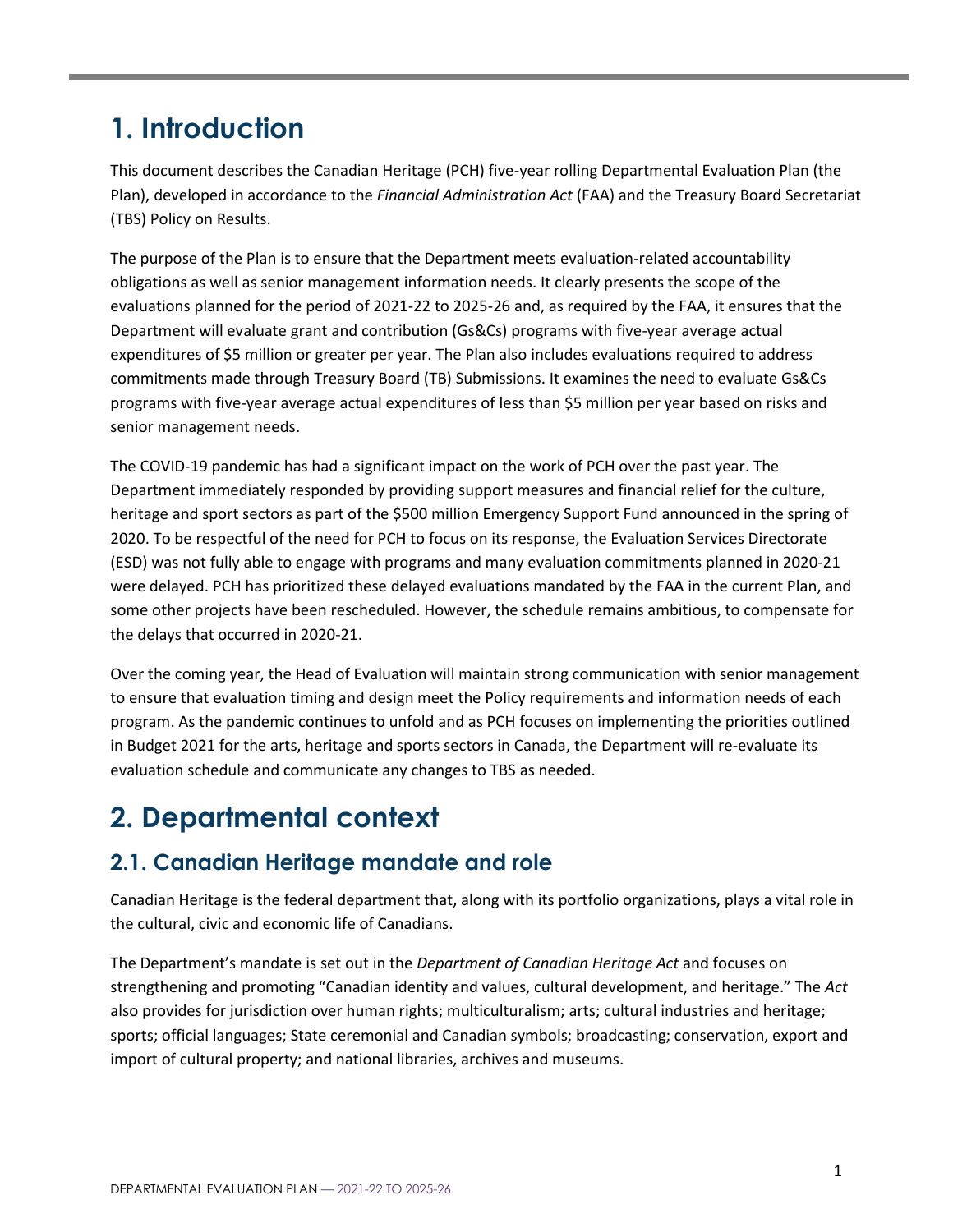Departmental activities are focused on programs and policies that promote an environment where Canadians can experience dynamic cultural expressions, celebrate their history and heritage, and build strong communities.

The Prime Minister gave the Minister of Canadian Heritage the mandate to celebrate Canada's heritage and promote Canada's cultural and creative industries, to bring Canadians together and strengthen the social fabric of our country and our communities, to promote and support amateur sport, to support our athletes as they represent Canada at various competitions, to encourage young people to be active and participate in sport, and to preserve and revitalize Indigenous languages<sup>1</sup>. The mandate of the Minister of Diversity and Inclusion and Youth is to support the Government's work to build a country where every person has equal opportunity to succeed by championing the full breadth of Canada's vibrant diversity and advancing greater inclusion<sup>2</sup>. Finally, the mandate of the Minister of Economic Development and Official Languages is to safeguard and promote Canada's two Official Languages<sup>3</sup>.

The Departmental Results Framework, implemented in November 2017, sets out five core responsibilities (CRs) that reflect the Department's mandate<sup>4</sup>. The five CRs and programs, described in PCH's 2021-22 Program Inventory, are presented in Appendix 1.

According to the 2021-22 Main Estimates, PCH plans to spend more than \$1.53 billion on programs, policies, initiatives and services. This figure is expected to be adjusted based on the plans announced in Budget 2021, which includes significant additional funding for PCH. Total forecasted spending for 2021-22 is outlined in the table below, based on the Department's CRs and internal services.

<span id="page-6-0"></span>

| <b>Core responsibilities</b>       | <b>Expenditure forecasts</b> |
|------------------------------------|------------------------------|
| CR1 - Creativity, Arts and Culture | \$495,939,870                |
| CR2 - Heritage and Celebration     | \$99,828,478                 |
| $CR3 - Sport$                      | \$248,100,659                |
| CR4 - Diversity and Inclusion      | \$153,821,012                |
| CR5 - Official Languages           | \$454,761,725                |
| <b>Internal Services</b>           | \$84,128,073                 |
| <b>Total budget</b>                | \$1,536,579,817              |

#### **Table 1: PCH 2021-22 Main Estimates**

Source: Canadian Heritage – 2021-22 Departmental Plan. The figures include the following expenditures: salaries, operations and maintenance, capital, statutory expenditures, Gs&Cs and the cost of employee benefit plans.

<sup>&</sup>lt;sup>1</sup> For more information, refer to the **Minister of Canadian Heritage Mandate Letter**.

<sup>&</sup>lt;sup>2</sup> For more information, refer to th[e Minister of Diversity and Inclusion and Youth Mandate Letter.](https://pm.gc.ca/en/mandate-letters/minister-diversity-and-inclusion-and-youth-mandate-letter)

<sup>&</sup>lt;sup>3</sup> For more information, refer to the Minister [of Economic Development and Official Languages Mandate Letter.](https://pm.gc.ca/en/mandate-letters/minister-economic-development-and-official-languages-mandate-letter)

 $4$  For more information on the Department's core responsibilities, see Canadian Heritage  $-2021-22$  Departmental Plan.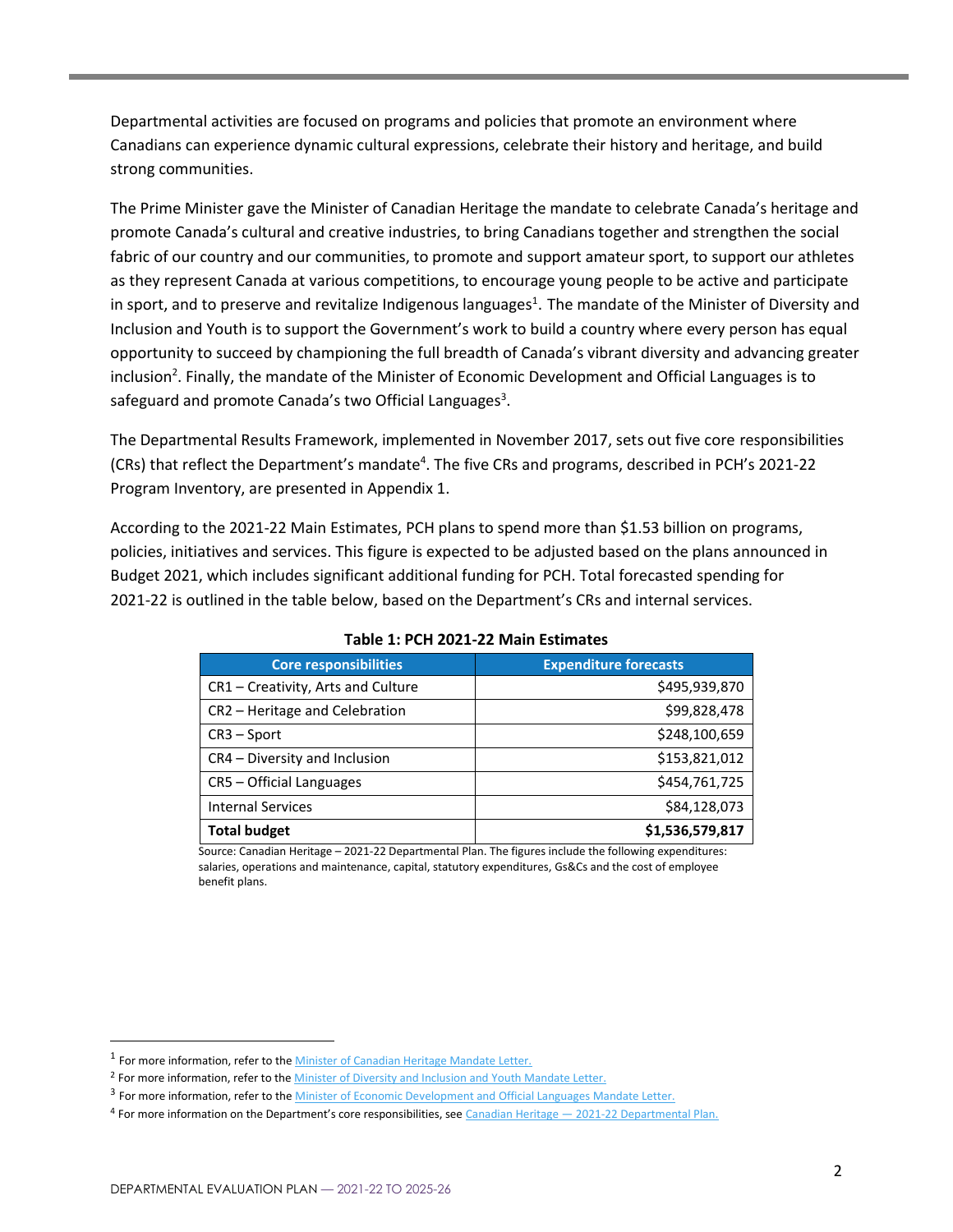# <span id="page-7-0"></span>**3. Evaluation Function at Canadian Heritage**

### <span id="page-7-1"></span>**3.1. Governance structure**

The Assistant Deputy Minister of the Strategic Policy, Planning and Corporate Affairs sector assumes the role of Head of Evaluation and reports on evaluation activities directly to the PCH Executive Committee.

The Head of Evaluation ensures that the Plan, evaluation reports and the results of monitoring the implementation of management action plans in response to evaluation recommendations are submitted in a timely manner to the Executive Committee, chaired by the DM, for review, endorsement and approval.

The Head of Evaluation and the Director General of the Planning, Evaluation and Research Branch are supported by the ESD.

### <span id="page-7-2"></span>**3.2. Neutral Assessment**

The Policy on Results states that the neutrality of the evaluation function should be assessed at least once every five years. PCH has implemented the three recommendations of the most recent PCH neutral assessment completed in March 2019. These recommendations concerned streamlining the governance structure for evaluation, exploring the possibility that the evaluation function be located with the Office of the Chief Audit Executive (OCAE), and improving the evaluation planning process.

The next neutral assessment is scheduled for 2023-24.

### <span id="page-7-3"></span>**3.3. Role of the Evaluation Services Directorate**

The mandate of the ESD is to provide quality and timely evaluations to support accountability, decisionmaking, expenditure management, continuous program improvement and policy development at PCH. In addition, the ESD provides advisory services to the Department's senior management in a variety of areas, including the preparation of Memoranda to Cabinet (MC), TB Submissions and performance measurement activities.

The ESD carries out activities to support and strengthen the Department's evaluation function through its Professional Practices Unit (PPU). The PPU has planning, accountability, and internal and external liaison responsibilities, and develops tools and guidance documents to ensure the function's effectiveness and efficiency.

The ESD supports the Department in demonstrating results for Canadians by conducting program evaluations. By publishing evaluation reports and providing timely consultation and guidance, the ESD fulfills its role of providing evidence to inform decision-making and support program improvement.

### <span id="page-7-4"></span>**3.4. Priorities of the Evaluation Services Directorate**

Based on feedback gathered through consultation with senior management, the ESD will focus on two horizontal priorities across its projects in 2021-22. First, it will apply a Gender-Based Analysis Plus (GBA+)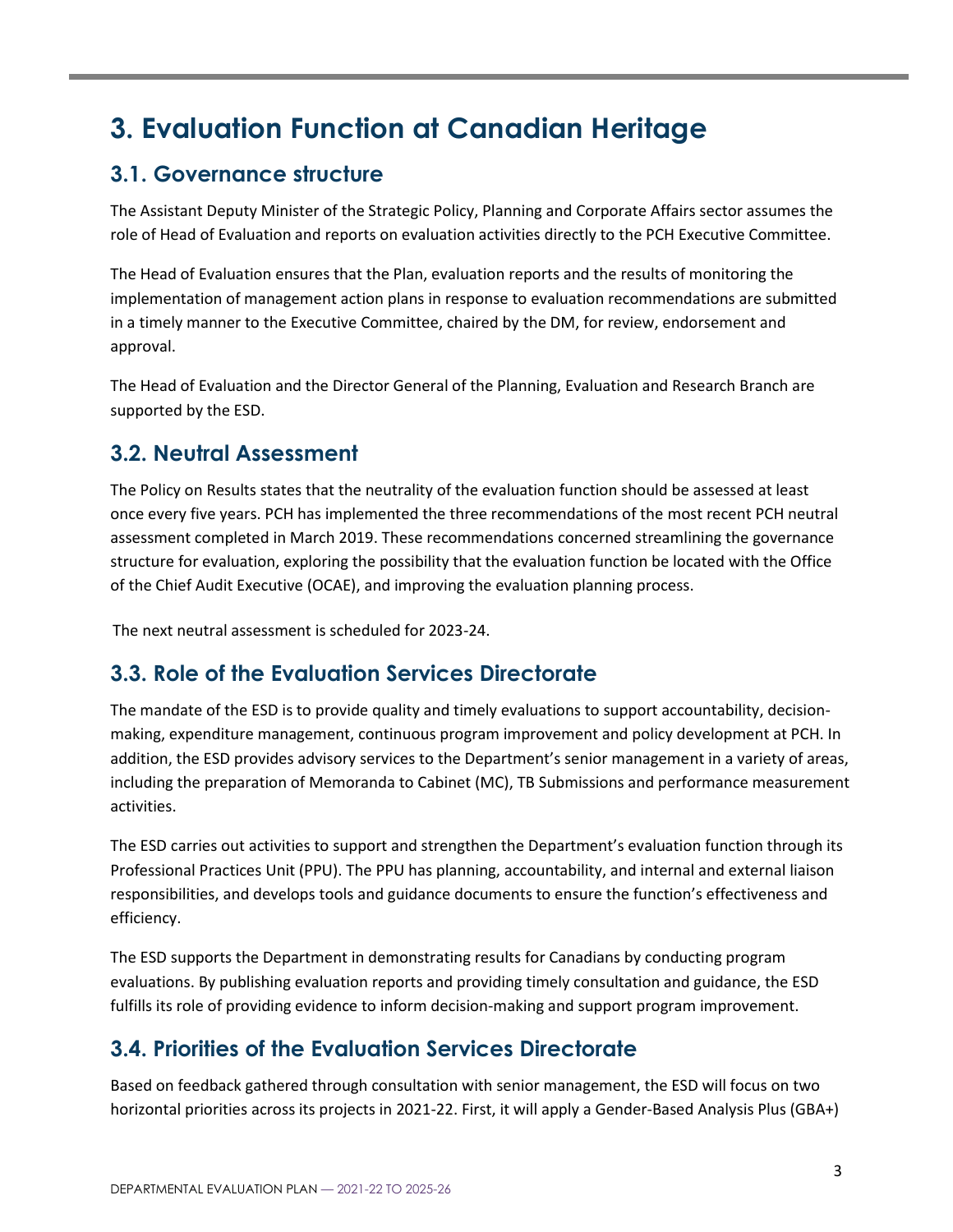lens as well as a broader lens of diversity and inclusion, including accessibility and consideration of equitydeserving groups. ESD will identify and implement measures that recognize the importance of reconciliation with Indigenous peoples. Second, evaluation projects will include context and examine the effects of the pandemic on PCH's programs, stakeholders, recipients and responsibilities.

In addition, the ESD will continue to:

- effect timely delivery of high-quality evaluations, within budget and in conformance with professional standards, to support decision-making and meet legal and TB requirements;
- enrich ESD capacity by investing in people and fostering an environment of innovative thinking;
- ensure timely public release of evaluation reports; and
- support the implementation of Management Action Plans in response to evaluation recommendations.

### <span id="page-8-0"></span>**3.5. Organizational structure and resource planning**

The ESD currently has funding for 24 full-time equivalents (FTE). The ESD also hires students annually to support its activities and provide capacity development opportunities.

Given current and emerging evaluation needs of the Department, the ESD will implement changes to its organizational structure in 2021-22. ESD is facing human resources challenges including attracting and retaining evaluation professionals within a competitive environment, further intensified by the pandemic. Organizational changes and staffing activities will improve the ability of the ESD to address TBS and FAA requirements as well as to deliver timely, useful information and analysis to support senior management decision-making.

The ESD will continue to strengthen evaluation internal capacity through recruitment, professional development and training. The ESD is committed to contributing to a diverse workforce through recruitment and succession planning to address employment equity priorities of government. This also is part of its strategy to better address evaluation questions related to diversity, inclusion and reconciliation. The ESD supports the professionalization of the evaluation function by enabling employees to obtain the Credentialed Evaluator designation through the Canadian Evaluation Society's Professional Designation Program. Two ESD employees have obtained the designation.

To fulfill its mandate, the ESD conducts careful planning and draws upon internal evaluation resources as well as the services of external consultants. In planning evaluations, the ESD considers the required and available resources, the expected duration of each project based on the level of risk and complexity, and the needs identified during consultations with senior management and program management. Following this analysis, ESD may call on the services of one of the five prequalified evaluation consulting firms under a multi-year contract developed following a procurement process.

### <span id="page-8-1"></span>**3.6. Financial resources dedicated to the evaluation function**

Since 2016-17, the ESD has a permanent budget allocated to evaluation projects. The following table provides an overview of planned evaluation and human resource expenditures for 2021-22. In addition to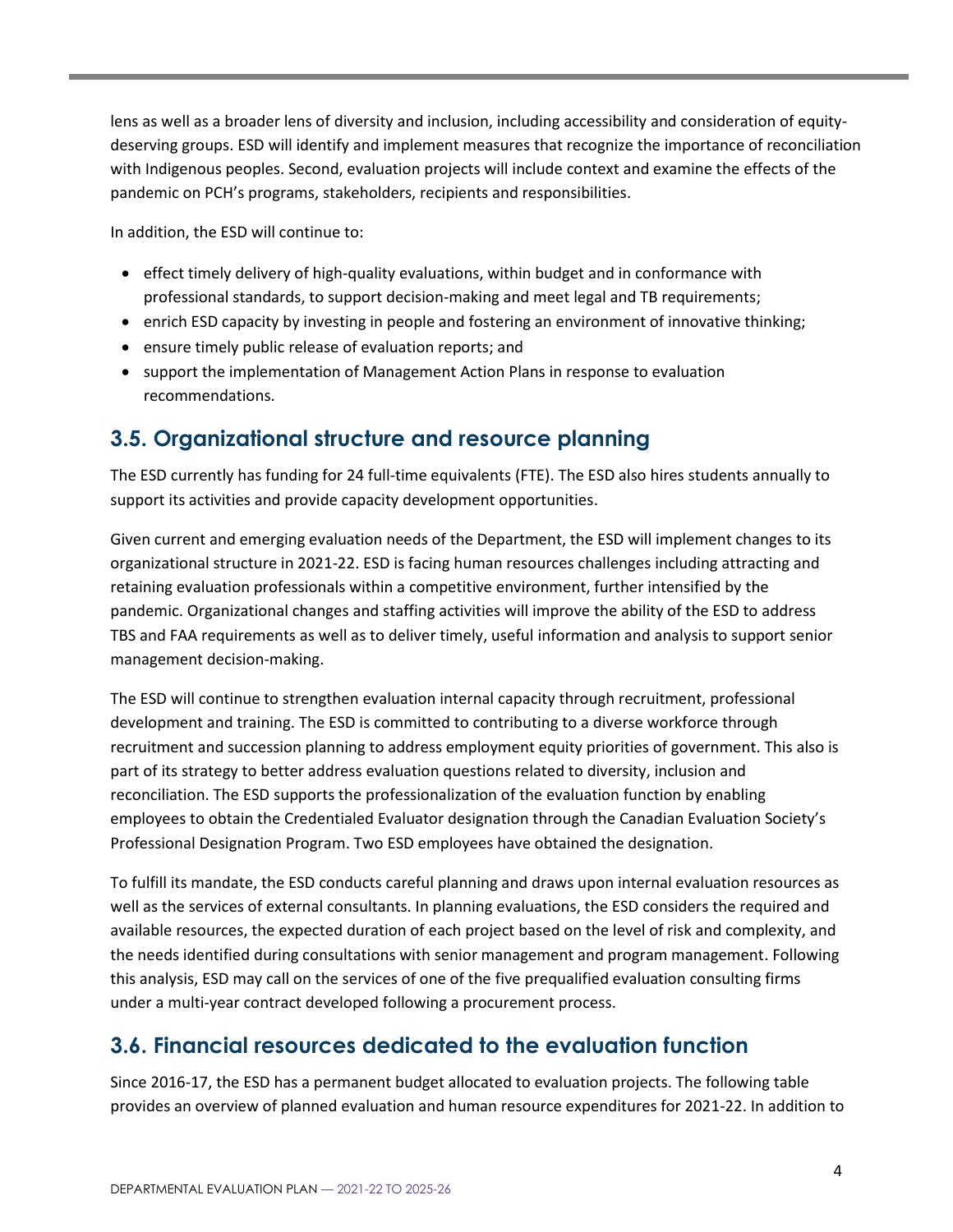these salary and operational budget amounts, the ESD will receive funding from sectors for specific projects that were negotiated as part of program funding request processes.

<span id="page-9-2"></span>

| <b>Expenditure type</b> | <b>Estimated budget (March 2021)</b> |
|-------------------------|--------------------------------------|
| Salary (A-Base)         | \$2,163,065                          |
| Non-salary expenditures | \$588,874                            |
| Total                   | \$2,751,939                          |
| Full-time equivalents*  | 23.3                                 |

#### **Table 2: ESD planned budget for 2021-22**

\*Including students and employees who will be hired throughout the year

### <span id="page-9-0"></span>**3.7. Evaluation project management and resource optimization**

To successfully carry out its activities, the ESD will continue to implement strategies that provide relevant, high quality, timely and cost-effective evaluation products and services. In 2021-22, the ESD will focus on addressing evaluations put on hold due to the pandemic.

The ESD leverages the expertise of other internal services, such as the Policy Research Group and the Financial Management Branch (financial planning and Gs&Cs Centre of Expertise). Targeted external resources are hired to conduct specialized studies or meet temporary needs. This hybrid approach provides flexibility and supports ESD in the implementation of the Plan. Other elements of its strategic approach include:

- taking advantage of the flexibility provided in the Policy to calibrate and align the work scope with the needs of senior management;
- having a contingency period at the planning stage of most projects to adapt to unforeseen circumstances;
- implementing organizational changes and conducting staffing processes to better meet current and future needs;
- considering the use of innovative evaluation methods and processes to overcome challenges;
- working with PCH's Office of the Chief Audit Executive (OCAE) in developing the Risk-Based Audit Plan and the Departmental Evaluation Plan, and in reporting on the implementation of action plans to the Executive Committee in response to evaluation recommendations;
- evaluating program risks for evaluation planning purposes to effectively determine the resources required for an evaluation project.

# <span id="page-9-1"></span>**4. Key achievements in 2020-21**

The pandemic affected the ability of PCH to complete all of the evaluations planned for 2020-21. The Department immediately focused its attention on the delivery of Gs&Cs, including the COVID-19 Emergency Support Fund for Cultural, Heritage and Sport Organizations. Given that the work of the ESD is reliant in part on the participation of program officials, recipients and other stakeholders, whose focus remains mainly on addressing the impact of COVID-19, it was necessary to adjust timelines for many projects. In addition, with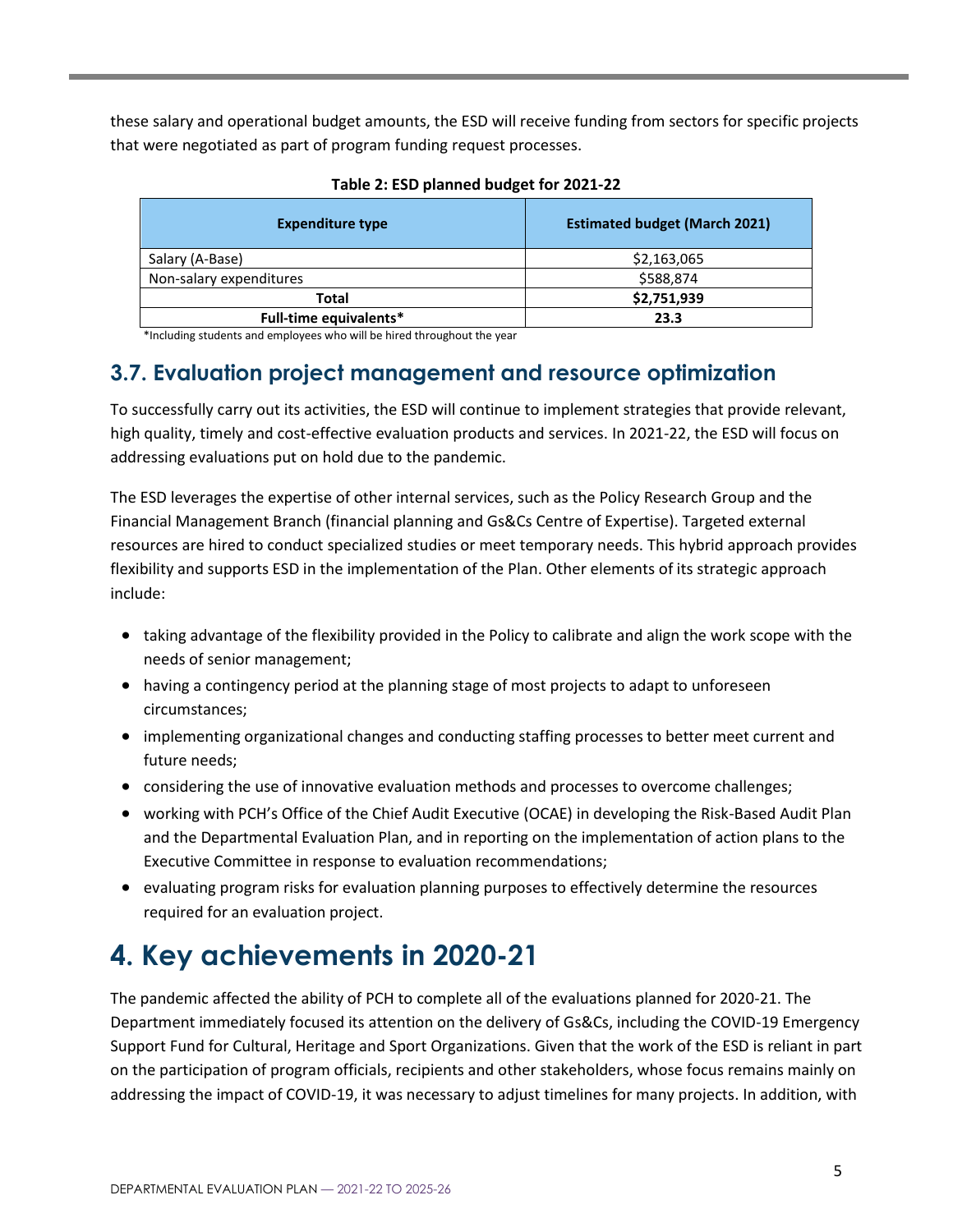the activation of the BCP, the ESD was required to restrict its access to the remote network for a number of months. As noted previously, the DM informed the TBS in August 2020 of changes to the Evaluation Plan, particularly that the Department would not be able to meet its requirements under section 42.1 (1) of the FAA, in light of the pandemic.

As part of the 2020-21 to 2024-25 Plan, the ESD worked on 13 evaluation projects covering 17 programs and initiatives in 2020-21. Of these, ESD completed only two evaluations due to delays caused by the global pandemic (see Table 3 below). Eleven projects will continue in 2021-22 (see Table 4 under Section 6).

| No. | <b>Evaluation Title</b>                               | <b>Approval date</b> | <b>Publication date</b> |
|-----|-------------------------------------------------------|----------------------|-------------------------|
|     | Canada 150                                            | August 20, 2020      | December 17, 2020       |
| ∸   | Evaluation of Interdepartmental Coordination (in      | March 3, 2021        | Expected by June 30,    |
|     | relation to section 42 of the Official Languages Act) |                      | 2021                    |
|     |                                                       |                      |                         |

<span id="page-10-0"></span>

|  | Table 3: Evaluation projects conducted and completed in 2020-21 |  |  |
|--|-----------------------------------------------------------------|--|--|
|--|-----------------------------------------------------------------|--|--|

Status as of March 31, 2021

In 2020-21, despite the pandemic, the ESD provided advisory services in a variety of areas, including feedback and advice on the preparation of MC and TB Submissions. It also contributed to other planning and performance documents and activities including the Departmental Plan (DP), the Departmental Results Report (DRR), the Program Terms and Conditions, and updates to the PCH Departmental Results Framework (DRF).

In accordance with the Policy, the ESD conducted follow-up activities with program officials to assess progress in implementing approved management action plans in response to evaluation recommendations. The ESD reports the results of these follow-up activities to the Executive Committee once to twice a year.

Strengthened collaboration with the OCAE continued in 2020-21. In 2019-20, the ESD aligned its recommendation monitoring process with that of the OCAE to allow joint and timely status updates on the implementation of recommendations to senior management. Programs continue to assess and provide updates on the status of implementation of recommendations but with streamlined requirements.

The ESD worked with the PCH Policy Research Group to conduct post-evaluation project surveys with program officials. The surveys provided feedback from programs on the utility of evaluations by focusing on the following areas: relationships, processes and reports, value, and project management. Overall, the results of the past year showed a good satisfaction rating (88% of respondents).

In addition, ESD developed a preliminary guide for the evaluation of equity at PCH. Its purpose is to guide PCH in its efforts to assess the progress of programs in meeting commitments to equity-deserving groups and in meeting the increasingly complex demands of diversity and inclusion, in particular concerning the notions of accessibility, anti-racism, reconciliation between Indigenous and non-Indigenous Canadians, GBA+ and LGBTQ2. Ultimately, this guide provides a framework for PCH evaluators to incorporate equity issues into departmental evaluations.

The ESD also conducted various corporate activities, such as the mid-year Plan review, the analysis of dashboard data for monitoring evaluation project, planning activities, monitoring of the status of evaluation projects, and the development of several work tools and templates. The ESD also participated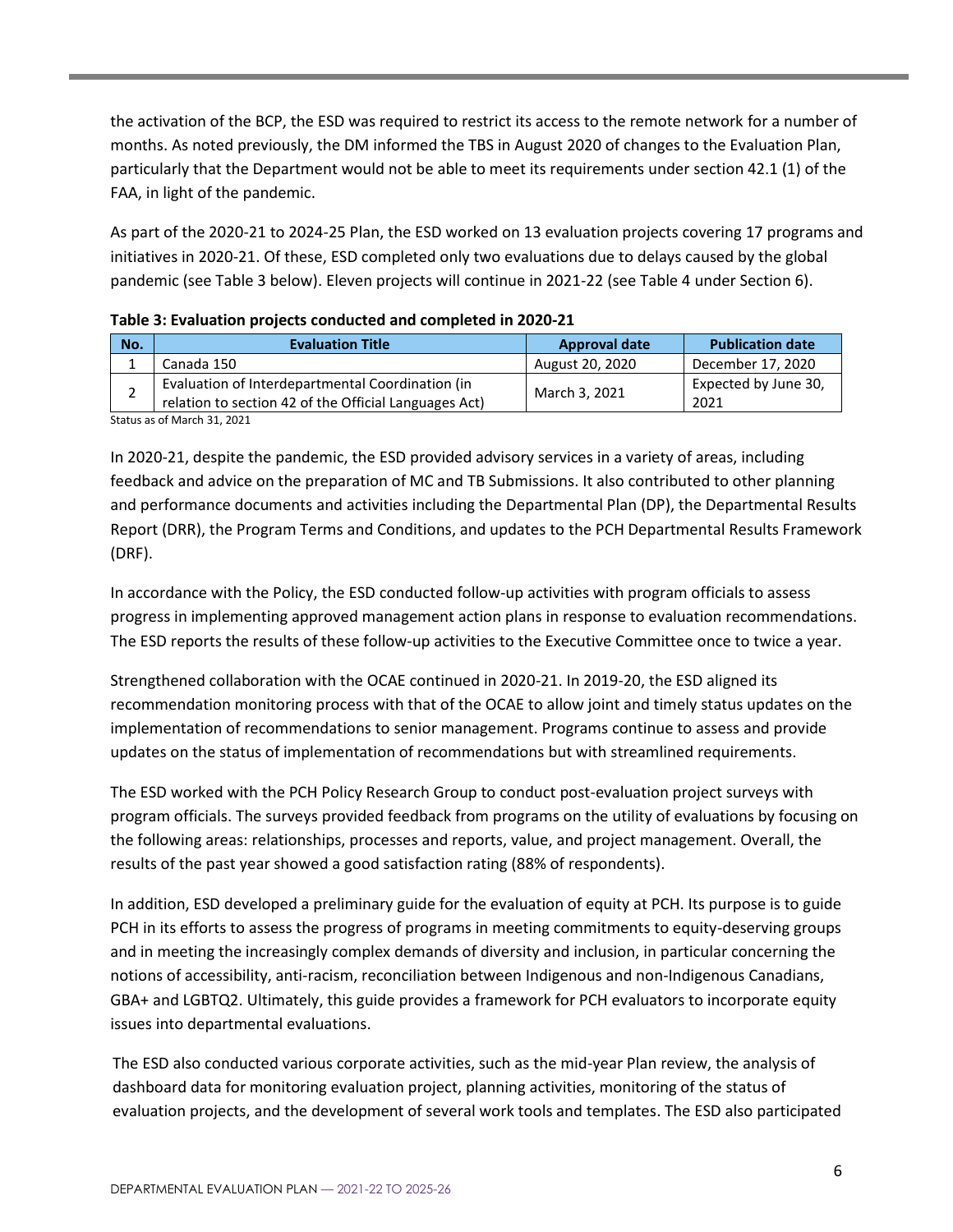in the Data Strategy Working Group, the COVID Working Group, the Sustainable Development Goals Working Group, the Planner's Networking Group, and other working groups aiming to share best practices and improve evaluation tools.

Finally, in response to COVID-19, the ESD supported a number of strategic initiatives. It worked with the Strategic Planning Directorate in developing a logic model and a performance measurement framework for the funding received by PCH in response to the pandemic through the Emergency Support Fund for Culture, Heritage and Sport Organizations.

The ESD developed an evaluation framework that will guide a discretionary evaluation of the Department of Canadian Heritage regarding its internal and external mobilization and adaptation in its response to the COVID-19 pandemic. The evaluation is planned for 2022-23.

The ESD also supported the Department in developing a survey for funding applicants regarding the Emergency Support Fund for Culture, Heritage and Sport Organizations.

# <span id="page-11-0"></span>**5. Overview of the annual planning exercise**

In accordance with TB requirements, the ESD conducts an annual planning exercise to identify evaluation projects that will be conducted during the next five-year evaluation cycle. The key steps are to identify the evaluation universe, plan the process, consult, prioritize the evaluation projects and obtain approval for the Plan (for more details, see Appendix 2). The Directorate collaborated with the OCAE, in particular to identify projects that could be conducted jointly, as well as to share the schedules of the two functions with the aim of reducing potential overlaps or excessive burden on programs<sup>5</sup>.

# <span id="page-11-1"></span>**6. Planned evaluation projects for 2021-22 to 2025-26**

### <span id="page-11-2"></span>**6.1. Scope of direct program spending**

The evaluation plan provides coverage for 93% of the Department's total expenditures for 2021-22, including 100% of the expenditures of ongoing Gs&Cs programs subject to evaluation in accordance with the requirements of section 42.1 of the FAA.

### <span id="page-11-3"></span>**6.2. Schedule for 2021-22 to 2025-26**

The evaluation schedule (detailed in Appendix 3) lists all evaluation projects that PCH will carry out from 2021-22 to 2025-26. As required, over the next five years, coverage will include all ongoing Gs&Cs programs with five-year average actual expenditures of \$5 million or greater per year, as well as evaluations consistent with TB Submission commitments. In addition to the planned evaluation dates, the schedule indicates the expected program expenditures, the level of risk associated with the program, the mandatory completion date under the FAA, when applicable, and the planned audit dates for the next three years.

<sup>&</sup>lt;sup>5</sup> The audit projects are presented in Appendix 3 under the column "2021-22 to 2023-24 Planned audits."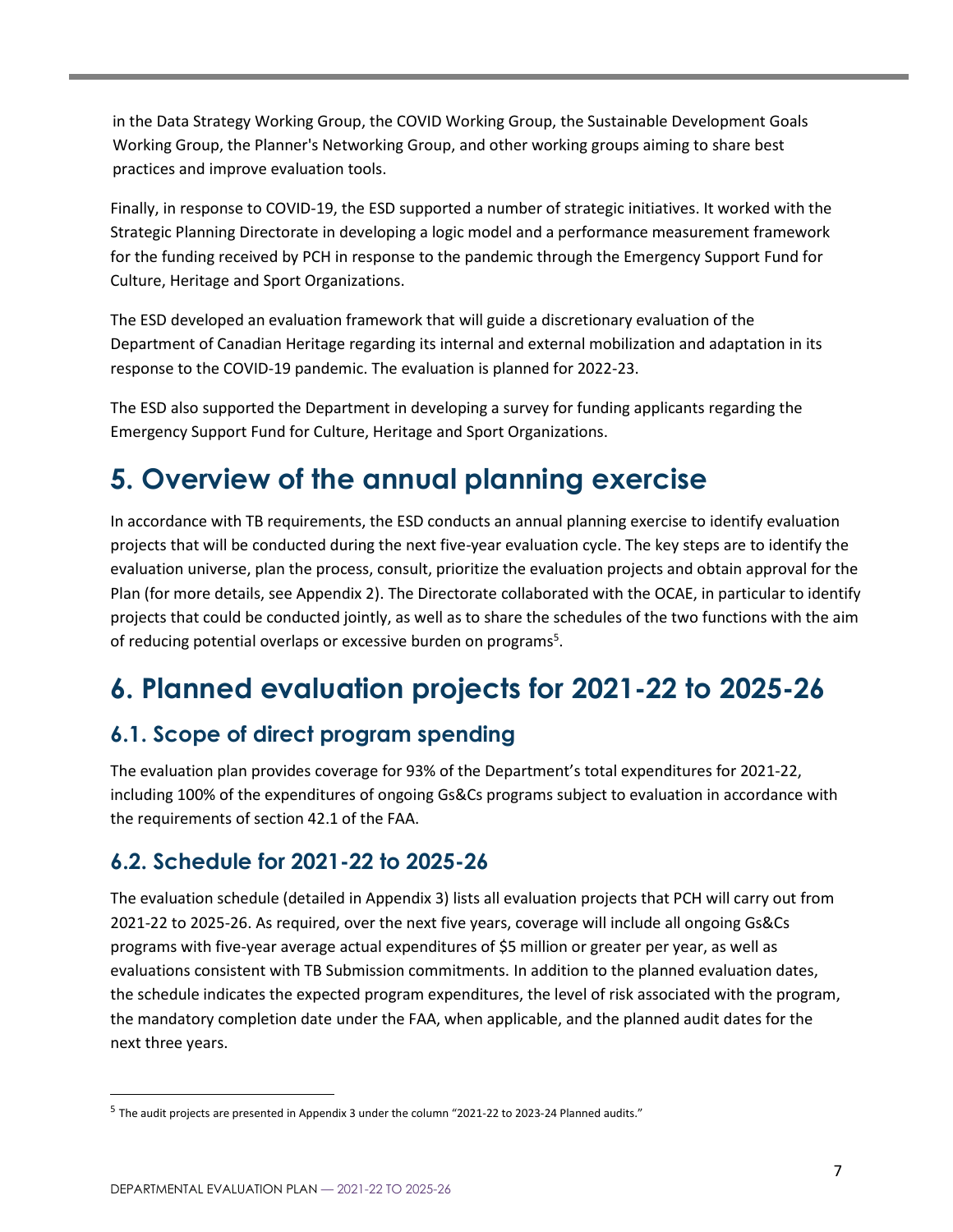To meet the needs expressed by the programs while also recognizing the ESD internal capacity and the flexibility of the Policy on Results, this present schedule reflects a number of changes compared to the Plan approved in 2020-21. The Policy does not require periodic evaluations for programs with five-year average actual expenditures of less than \$5 million per year. The Department has only four Gs&Cs programs in this category, two of which have commitments made in TB Submissions. Taking advantage of this flexibility, some evaluations have been set aside.

<span id="page-12-0"></span>To focus attention on the first two years of the Plan, Table 4 below presents the projects planned for 2021-22 and 2022-23. These projects include evaluations initiated in previous years that will continue (11) and those that will begin this fiscal year (5), as well as the projects planned to start in 2022-23 (8 including 2 in reserve). The plan includes two horizontal evaluations, one led by PCH and the other by Employment and Social Development Canada (ESDC), which will be ongoing during 2021-22. Note that the Gs&Cs programs exempted from FAA section 42.1 as a result of their five-year actual expenditures being less than \$5 million per year are presented in grey in Table 4.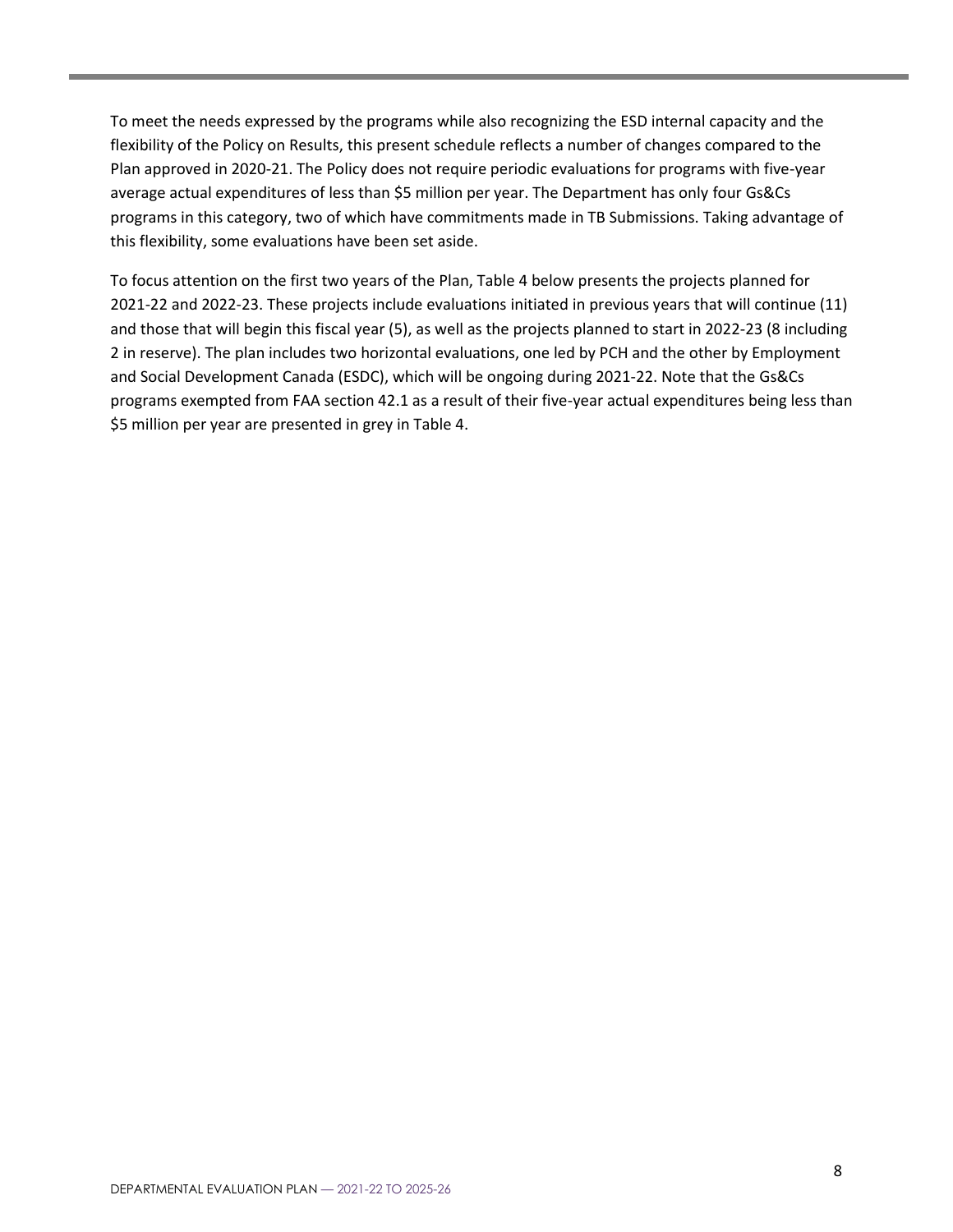#### **Table 4: Evaluation projects for 2021-22 to 2022-23**

| Program name                                                                                                          | <b>FAA mandatory</b><br>date | <b>Start date</b> | <b>Projected end</b><br>date |  |
|-----------------------------------------------------------------------------------------------------------------------|------------------------------|-------------------|------------------------------|--|
| Evaluation projects carried over and continuing in 2021-22                                                            |                              |                   |                              |  |
| Capital Experience                                                                                                    | N/A                          | <b>June 2018</b>  | November 2021                |  |
| Museums Assistance Program                                                                                            | December 2020                | <b>July 2019</b>  | <b>July 2021</b>             |  |
| Indigenous Languages and Cultures Program                                                                             | <b>March 2021</b>            | September 2019    | October 2021                 |  |
| <b>Exchanges Canada</b>                                                                                               | February 2021                | September 2019    | December 2021                |  |
| Hosting Program*                                                                                                      |                              |                   |                              |  |
| Sport Support Program*                                                                                                | <b>March 2021</b>            | October 2019      | September 2021               |  |
| Athlete Assistance Program*                                                                                           |                              |                   |                              |  |
| Canada Media Fund                                                                                                     | <b>July 2020</b>             | January 2019      | August 2021                  |  |
| Canada Periodical Fund                                                                                                | <b>June 2020</b>             | January 2020      | November 2021                |  |
| Development of Official-Language                                                                                      |                              |                   |                              |  |
| Communities Program*                                                                                                  | May 2022                     | September 2020    | May 2022                     |  |
| Enhancement of Official Languages Program*                                                                            |                              |                   |                              |  |
| Horizontal evaluation of the Action Plan for<br>Official Languages 2018-2023: Investing in Our<br>Future <sup>6</sup> | N/A                          | September 2020    | May 2022                     |  |
| Horizontal evaluation of the Youth<br>Employment Skills Strategy (led by ESDC)                                        | February 2025                | December 2020     | February 2025                |  |
| Building Communities Through Arts and<br>Heritage                                                                     | October 2021                 | <b>March 2021</b> | May 2022                     |  |
| Evaluation projects to be launched in 2021-22                                                                         |                              |                   |                              |  |
| Community Support, Multiculturalism and<br>Anti-Racism Initiatives Program*                                           | <b>March 2023</b>            | <b>July 2021</b>  | January 2023                 |  |
| Anti-Racism Action Program*                                                                                           | November 2025                |                   |                              |  |
| <b>Broadcasting and Digital Communications:</b><br>Digital Citizen Initiative                                         | N/A                          | September 2021    | November 2022                |  |
| International Trade: Creative Export Strategy                                                                         | September 2023               | September 2021    | November 2022                |  |
| Celebration and Commemoration Program                                                                                 | March 2023                   | October 2021      | December 2022                |  |
| Local Journalism Initiative                                                                                           | April 2024                   | January 2022      | <b>March 2023</b>            |  |
| Evaluation projects to be launched in 2022-23                                                                         |                              |                   |                              |  |
| The Department of Canadian Heritage's<br>Response to the COVID-19 Pandemic (in<br>reserve)                            | N/A                          | May 2022          | April 2023                   |  |
| Human Rights Program*                                                                                                 | N/A                          | August 2022       | January 2024                 |  |
| Court Challenges Program*7                                                                                            | N/A                          |                   |                              |  |
| Canada Arts Training Fund*                                                                                            | February 2024                | September 2022    | November 2023                |  |
| Canada Arts Presentation Fund*                                                                                        | August 2024                  |                   |                              |  |
| Canada History Fund (in reserve)                                                                                      | N/A                          | October 2022      | October 2023                 |  |
| Harbourfront Centre Funding Program                                                                                   | September 2023               | January 2023      | June 2023                    |  |
| Canada Book Fund                                                                                                      | <b>July 2024</b>             | February 2023     | April 2024                   |  |
| Canada Music Fund                                                                                                     | <b>July 2024</b>             | February 2023     | April 2024                   |  |
| TV5<br>* Grouped evaluation                                                                                           | October 2024                 | <b>March 2023</b> | May 2024                     |  |

<sup>&</sup>lt;sup>6</sup> Evaluation arising from a Treasury Board Submission commitment.

<sup>&</sup>lt;sup>7</sup> Evaluation arising from a Treasury Board Submission commitment.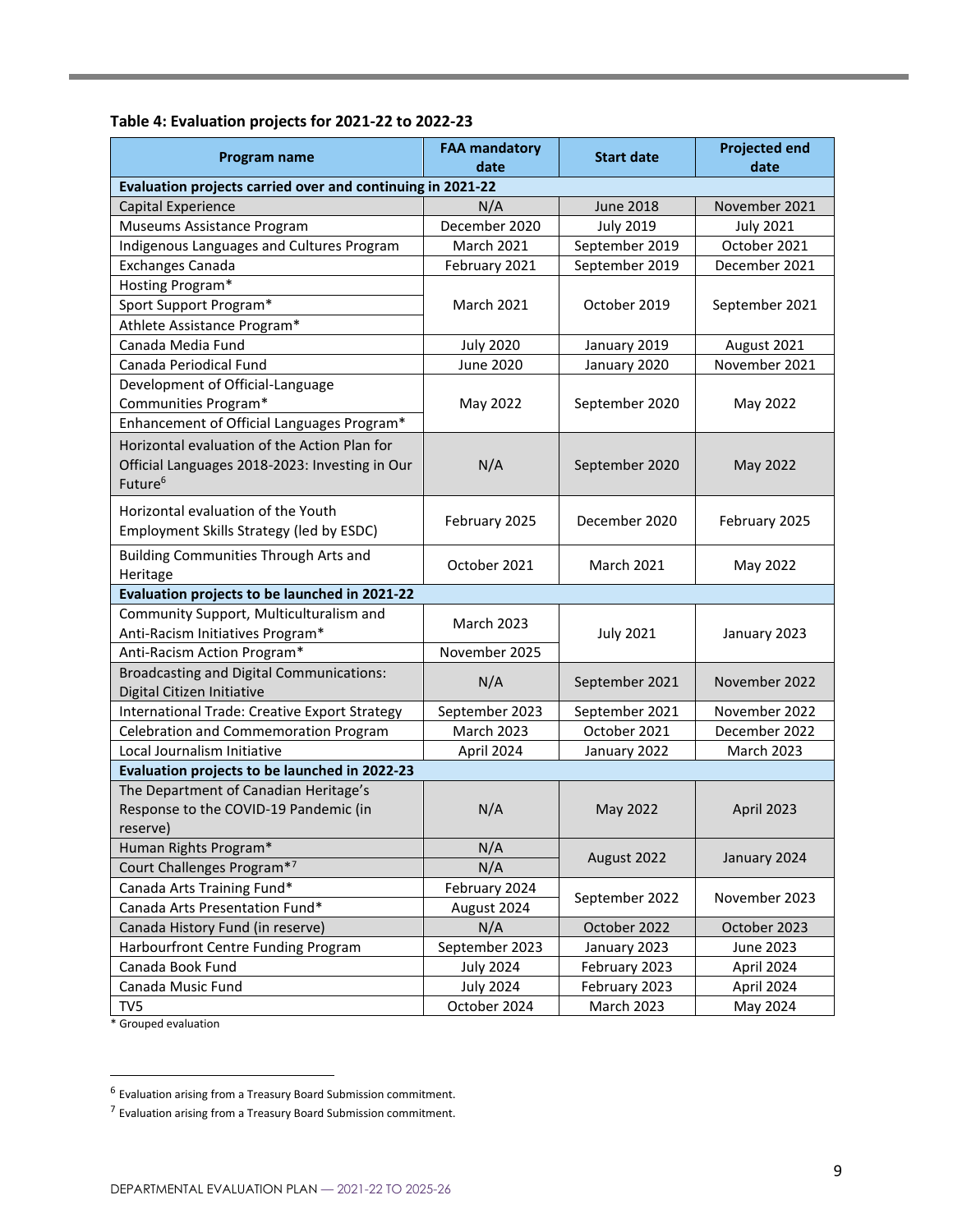# <span id="page-14-0"></span>**Appendix 1 – 2021-22 Program Inventory<sup>8</sup>**

|    | <b>Core responsibilities and</b><br>program inventory | <b>Components</b>                                                |  |  |  |  |  |  |
|----|-------------------------------------------------------|------------------------------------------------------------------|--|--|--|--|--|--|
|    |                                                       |                                                                  |  |  |  |  |  |  |
|    | Core responsibility 1                                 | <b>Creativity, Arts and Culture</b>                              |  |  |  |  |  |  |
|    |                                                       | 1.1 Canada Arts Presentation Fund                                |  |  |  |  |  |  |
|    |                                                       | 1.2 Canada Cultural Spaces Fund                                  |  |  |  |  |  |  |
|    | 1. Arts                                               | 1.3 Canada Arts Training Fund                                    |  |  |  |  |  |  |
|    |                                                       | 1.4 Canada Cultural Investment Fund                              |  |  |  |  |  |  |
|    |                                                       | 1.5 Harbourfront Centre Funding Program                          |  |  |  |  |  |  |
|    |                                                       | 2.1 Broadcasting and Digital Communications (including the       |  |  |  |  |  |  |
|    |                                                       | Digital Citizen Initiative)                                      |  |  |  |  |  |  |
|    | 2. Cultural Marketplace                               | 2.2 Film and Video Policies                                      |  |  |  |  |  |  |
|    | Framework                                             | 2.3 Creative Marketplace and Innovation                          |  |  |  |  |  |  |
|    |                                                       | 2.4 International Trade (including the Creative Export Strategy) |  |  |  |  |  |  |
|    |                                                       | 2.5 Cultural Sector Investment Review                            |  |  |  |  |  |  |
|    |                                                       | 3.1 Canada Media Fund                                            |  |  |  |  |  |  |
|    | Support and<br>Development of Cultural<br>Industries  | 3.2 Canadian Film or Video Production Tax Credits                |  |  |  |  |  |  |
| 3. |                                                       | 3.3 TV5                                                          |  |  |  |  |  |  |
|    |                                                       | 3.4 Canada Book Fund                                             |  |  |  |  |  |  |
|    |                                                       | 3.5 Canada Periodical Fund                                       |  |  |  |  |  |  |
|    |                                                       | 3.6 Canada Music Fund                                            |  |  |  |  |  |  |
|    |                                                       | 3.7 Local Journalism Initiative                                  |  |  |  |  |  |  |
|    | <b>Core responsibility 2</b>                          | <b>Heritage and Celebration</b>                                  |  |  |  |  |  |  |
| 4. | <b>National Celebrations,</b>                         | 4.1 State Ceremonial and Protocol                                |  |  |  |  |  |  |
|    | Commemorations and                                    | 4.2 Capital Experience                                           |  |  |  |  |  |  |
|    | Symbols                                               | 4.3 Celebration and Commemoration Program                        |  |  |  |  |  |  |
| 5. | <b>Community Engagement</b><br>and Heritage           | 5.1 Building Communities Through Arts and Heritage               |  |  |  |  |  |  |
|    |                                                       | 6.1 Museums Assistance Program                                   |  |  |  |  |  |  |
|    |                                                       | 6.2 Canadian Heritage Information Network                        |  |  |  |  |  |  |
| 6. | <b>Preservation and Access</b>                        | 6.3 Canada Travelling Exhibitions Indemnification Program        |  |  |  |  |  |  |
|    | to Heritage                                           | 6.4 Canadian Conservation Institute                              |  |  |  |  |  |  |
|    |                                                       | 6.5 Movable Cultural Property Program                            |  |  |  |  |  |  |
| 7. | Learning About Canadian<br>History                    | 7.1 Canada History Fund                                          |  |  |  |  |  |  |
|    | <b>Core responsibility 3</b>                          | <b>Sport</b>                                                     |  |  |  |  |  |  |
| 8. | Sport Development and                                 | 8.1 Athlete Assistance Program                                   |  |  |  |  |  |  |
|    | <b>High Performance</b>                               | 8.2 Sport Support Program                                        |  |  |  |  |  |  |

 $8$  The Program Inventory is currently being revised as part the of the Departmental Results Framework update. It is possible that some new secretariats or other modifications to the structure may not be reflected in this version.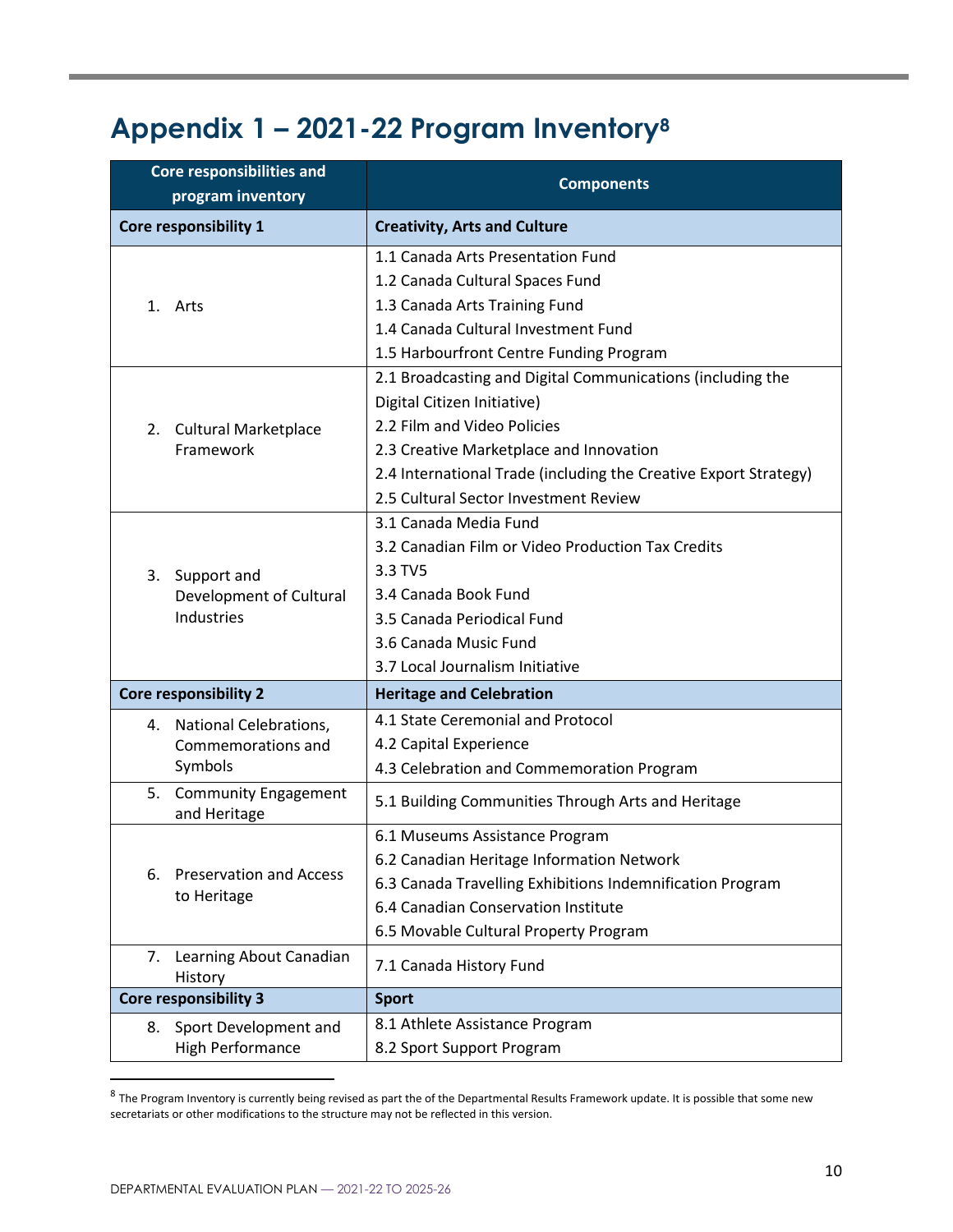| <b>Core responsibilities and</b><br>program inventory | <b>Components</b>                                          |  |  |  |  |  |  |
|-------------------------------------------------------|------------------------------------------------------------|--|--|--|--|--|--|
|                                                       | 8.3 Hosting Program                                        |  |  |  |  |  |  |
| Core responsibility 4                                 | <b>Diversity and Inclusion</b>                             |  |  |  |  |  |  |
|                                                       | 9.1 Community Support, Multiculturalism, and Anti-Racism   |  |  |  |  |  |  |
| Multiculturalism<br>9.                                | Initiatives Program                                        |  |  |  |  |  |  |
|                                                       | 9.2 Anti-Racism Action Program                             |  |  |  |  |  |  |
|                                                       | 10.1 Human Rights Program (including the Court Challenges  |  |  |  |  |  |  |
| 10. Human Rights                                      | Program)                                                   |  |  |  |  |  |  |
|                                                       | 10.2 LGBTQ2 Secretariat                                    |  |  |  |  |  |  |
| 11. Indigenous Languages<br>and Cultures              | 11.1 Indigenous Languages and Cultures Program             |  |  |  |  |  |  |
|                                                       | 12.1 Exchanges Canada Program                              |  |  |  |  |  |  |
| 12. Youth Engagement                                  | 12.2 Youth Take Charge                                     |  |  |  |  |  |  |
|                                                       | 12.3 Youth Secretariat                                     |  |  |  |  |  |  |
| <b>Core responsibility 5</b>                          | <b>Official Languages</b>                                  |  |  |  |  |  |  |
|                                                       | 13.1 Development of Official Languages Communities Program |  |  |  |  |  |  |
| 13. Official Languages                                | 13.2 Enhancement of Official Languages Program             |  |  |  |  |  |  |
|                                                       | 13.3 Official Languages Coordination Program               |  |  |  |  |  |  |

**State State**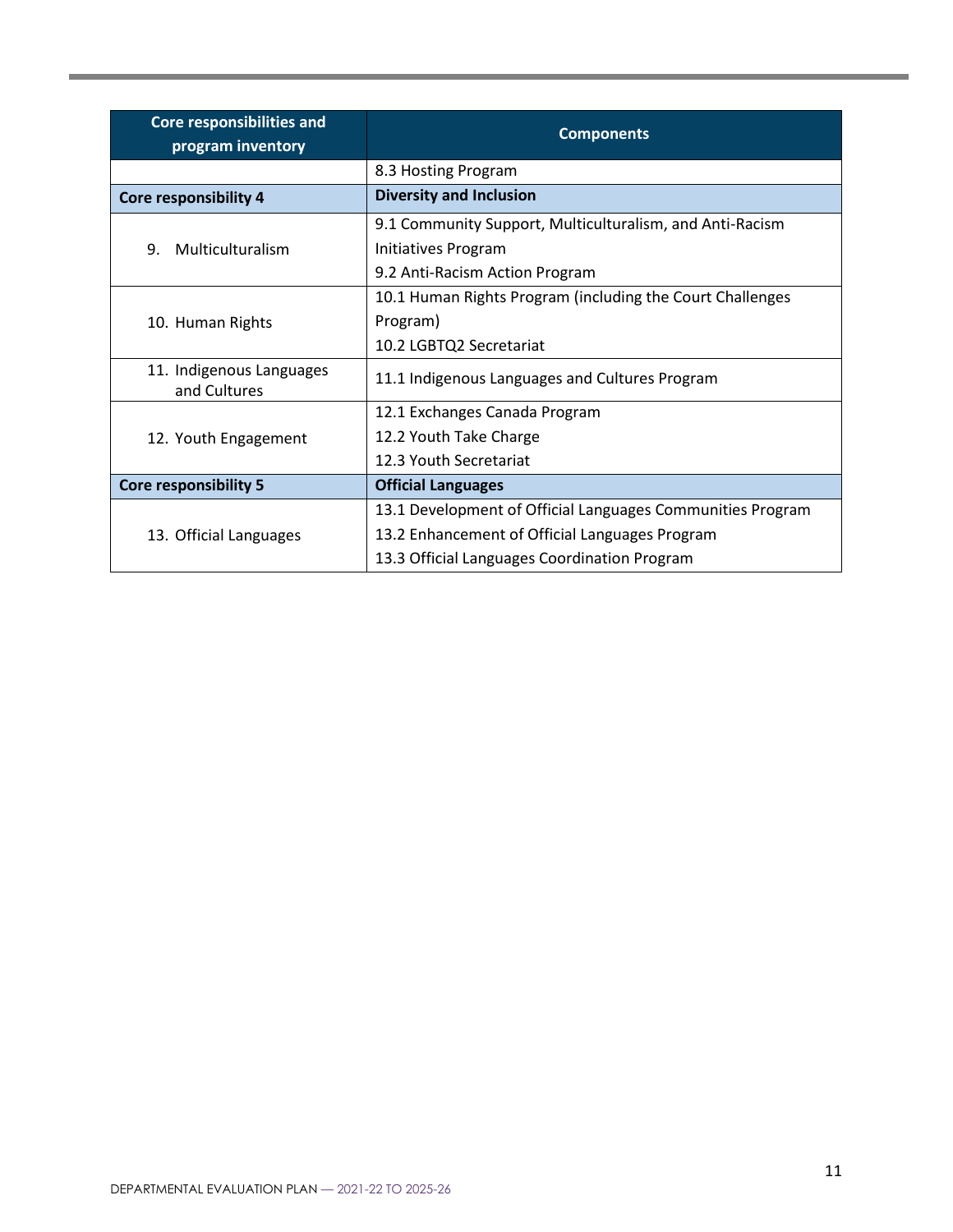### **Appendix 2 – Annual planning exercise**

### **Overview of the Annual Planning Exercise**

In compliance with the Treasury Board's requirements, the Evaluation Services Directorate undertakes an annual planning exercise to determine which evaluation projects will be conducted during the next five-year evaluation cycle.

<span id="page-16-0"></span>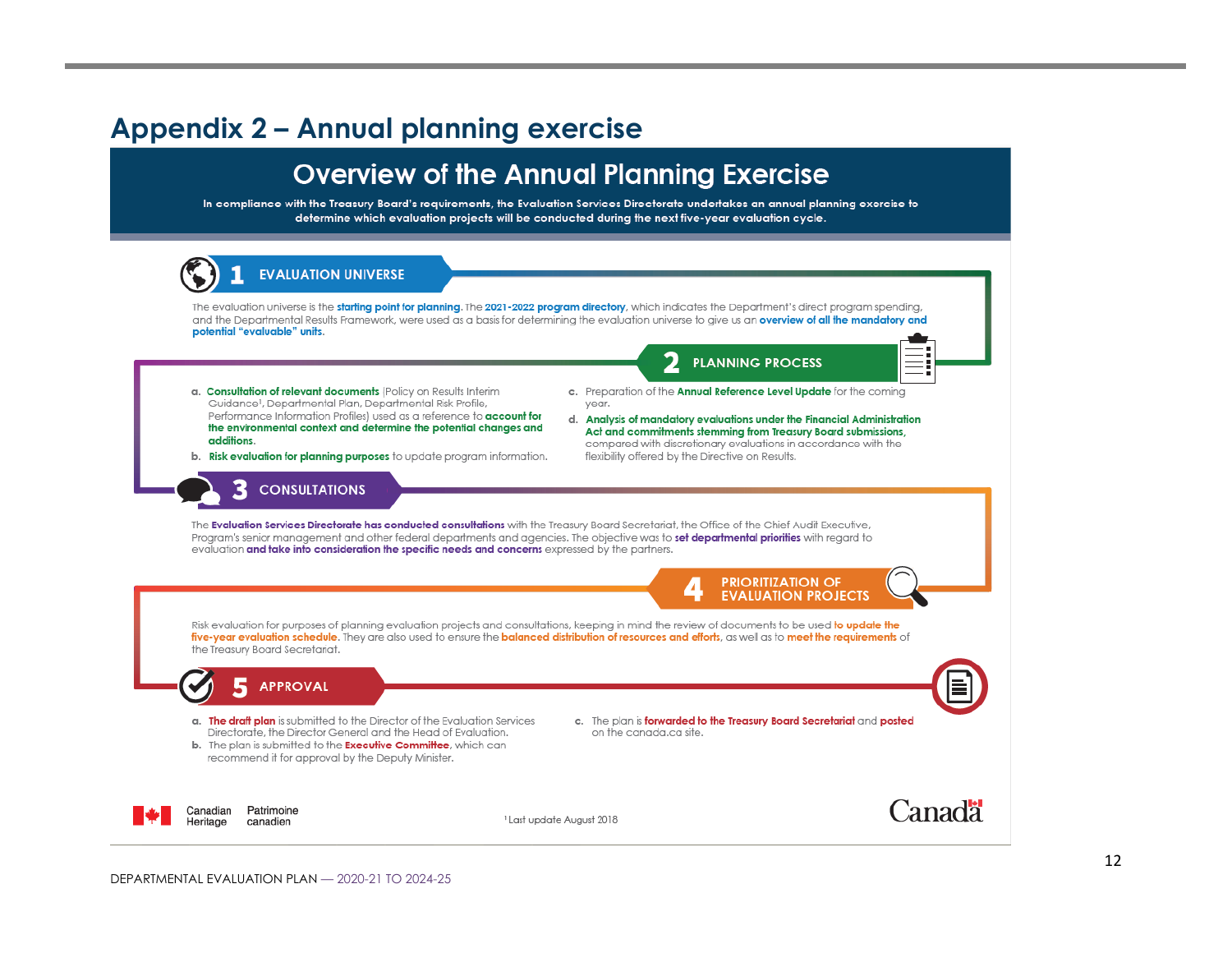## **Appendix 3 – Schedule of evaluations for 2021-22 to 2025-26**

This evaluation schedule was developed based on the following: the Plan for 2020-21 to 2024-25; legislation; commitments made in TB Submissions; consultations with program management, representatives from TBS and federal departments and agencies; coordination with the OCAE; and updated reference levels obtained from the Financial Management Branch.

The level of risk for planning evaluation projects is based on the following six factors: (1) the program's relative importance (in terms of budget); (2) performance management capacity and soundness of the program theory; (3) program complexity; (4) responsiveness – public interest and visibility; (5) preparedness for the evaluation; and (6) specific information needs of the program or senior management. The level of overall risk is of utmost importance in determining the level of effort and resources needed to conduct evaluation projects.

<span id="page-17-0"></span>While taking the programs' specific needs and concerns into consideration, these timelines reflect departmental evaluation priorities and risks during this current context of an ongoing pandemic.

In the tables on the following pages, projects exempted from section 42.1 of the FAA in accordance with the Policy on Results are presented in grey.

<span id="page-17-1"></span>

| #              | <b>CR</b>       | Program name                                            | <b>Planned spending</b><br>$(2021 - 22)$ | <b>Evaluation</b><br>risk level | <b>Audits</b><br>planned<br>2021-22 to<br>2023-24 | Last<br>evaluation<br>date       | <b>Mandatory</b><br><b>FAA</b> date | <b>Start date</b><br>prior to<br>2021-22 | YEAR 1<br>2021-22            | <b>YEAR 2</b><br>2022-23          | YEAR 3<br>2023-24                     | <b>YEAR 4</b><br>2024-25 | <b>YEAR 5</b><br>2025-26 |
|----------------|-----------------|---------------------------------------------------------|------------------------------------------|---------------------------------|---------------------------------------------------|----------------------------------|-------------------------------------|------------------------------------------|------------------------------|-----------------------------------|---------------------------------------|--------------------------|--------------------------|
|                | CR1             | Canada Arts Presentation Fund<br>(grouped 1,2)          | \$38,569,578                             | Moderate                        | $\sim$                                            | August 2019<br>$(2019-20)$       | August 2024<br>$(2024-25)$          | $\overline{\phantom{a}}$                 | $\overline{\phantom{0}}$     | <b>Start</b><br>September<br>2022 | <b>End</b><br><b>November</b><br>2023 |                          |                          |
| $\overline{2}$ | CR1             | Canada Arts Training Fund<br>(grouped 1,2)              | \$23,817,755                             | Moderate                        | $\overline{\phantom{a}}$                          | February<br>2019<br>$(2018-19)$  | February<br>2024<br>$(2023 - 24)$   | $\overline{\phantom{a}}$                 | ٠                            | <b>Start</b><br>September<br>2022 | <b>End</b><br><b>November</b><br>2023 |                          | $\overline{\phantom{a}}$ |
| 3              | CR1             | Canada Cultural Spaces Fund<br>(grouped 3,4)            | \$60,168,557                             | Moderate                        | $\sim$                                            | August 2019<br>$(2019-20)$       | August 2024<br>$(2024-25)$          |                                          |                              | $\overline{\phantom{a}}$          | Start<br>April 2023                   | End<br>June 2024         |                          |
|                | CR1             | Canada Cultural Investment<br>Fund (grouped 3, 4)       | \$23,482,387                             | Moderate                        | $\overline{\phantom{a}}$                          | August 2019<br>$(2019-20)$       | August 2024<br>$(2024-25)$          | $\sim$                                   | $\overline{\phantom{a}}$     | $\overline{\phantom{a}}$          | Start<br><b>April 2023</b>            | End<br><b>June 2024</b>  |                          |
| 5              | CR1             | Harbourfront Centre Funding<br>Program                  | \$6,558,260                              | Moderate                        | 2022-23                                           | September<br>2018<br>$(2018-19)$ | September<br>2023<br>$(2023 - 24)$  | $\overline{a}$                           |                              | Start<br>January<br>2023          | End<br><b>June 2023</b>               |                          |                          |
| 6              | CR <sub>1</sub> | Canada Media Fund                                       | \$135,242,569                            | Moderate                        |                                                   | <b>July 2015</b><br>$(2015-16)$  | <b>July 2020</b><br>$(2020-21)$     | <b>Started</b><br>January<br>2019        | End<br><b>August</b><br>2021 | $\overline{\phantom{a}}$          |                                       |                          |                          |
| $\overline{7}$ | CR1             | International Trade: Creative<br><b>Export Strategy</b> | \$15,371,029                             | High                            | 2021-22<br>(Frankfurt<br>Book Fair)               | Never<br>evaluated               | September<br>2023<br>$(2023 - 24)$  | $\overline{\phantom{0}}$                 | Start<br>September<br>2021   | End<br>November<br>2022           | $\overline{\phantom{a}}$              |                          |                          |

#### **Table 5: Cultural Affairs**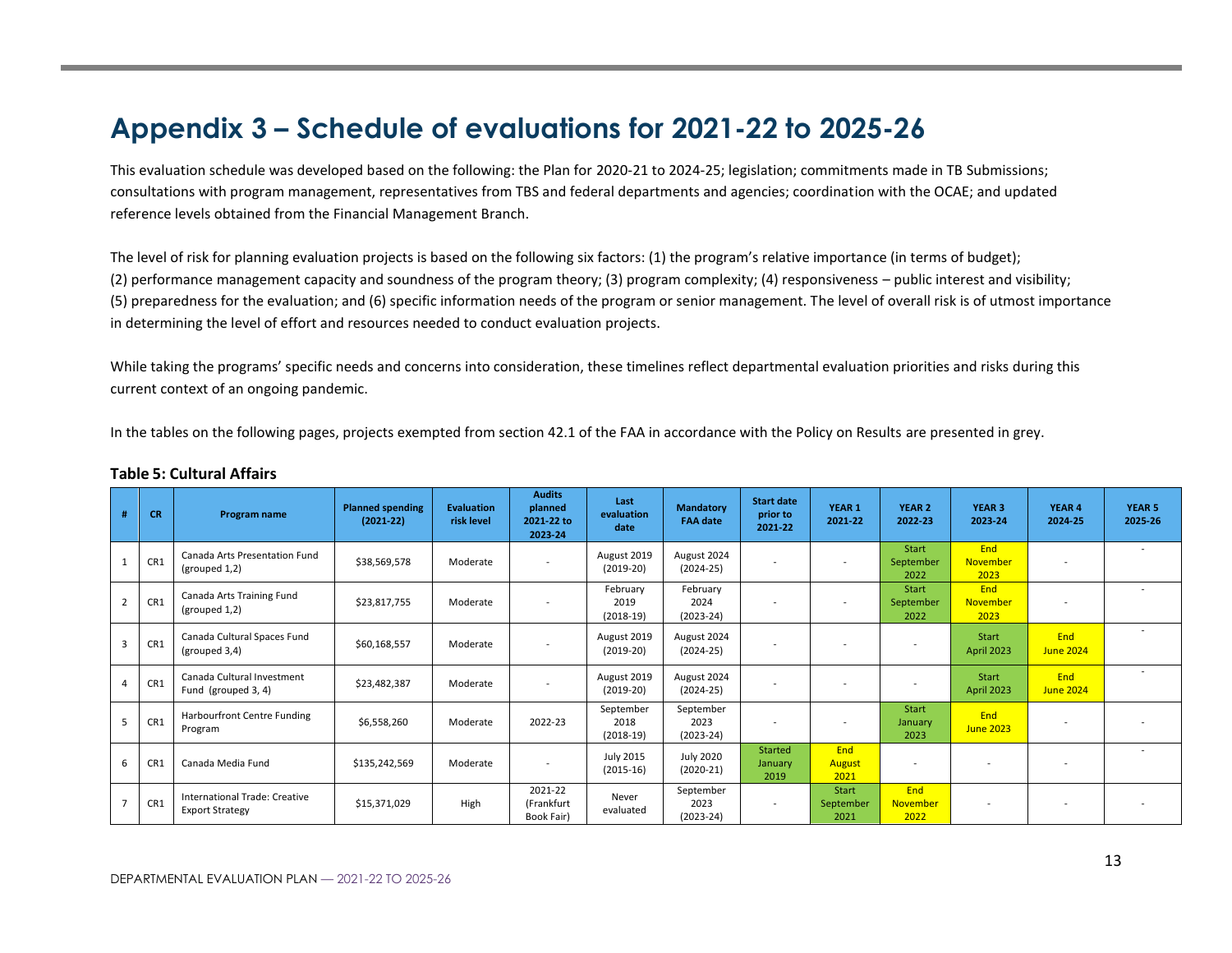| #  | <b>CR</b> | Program name                                                                                    | <b>Planned spending</b><br>$(2021-22)$ | <b>Evaluation</b><br>risk level | <b>Audits</b><br>planned<br>2021-22 to<br>2023-24 | Last<br>evaluation<br>date       | <b>Mandatory</b><br><b>FAA date</b> | <b>Start date</b><br>prior to<br>2021-22 | YEAR 1<br>2021-22                 | <b>YEAR 2</b><br>2022-23           | <b>YEAR 3</b><br>2023-24          | YEAR 4<br>2024-25        | <b>YEAR 5</b><br>2025-26 |
|----|-----------|-------------------------------------------------------------------------------------------------|----------------------------------------|---------------------------------|---------------------------------------------------|----------------------------------|-------------------------------------|------------------------------------------|-----------------------------------|------------------------------------|-----------------------------------|--------------------------|--------------------------|
| 8  | CR1       | <b>Broadcasting and Digital</b><br><b>Communications: The Digital</b><br>Citizenship Initiative | \$8,669,185                            | Moderate                        |                                                   | Never<br>evaluated               |                                     | ÷                                        | <b>Start</b><br>September<br>2021 | End<br><b>November</b><br>2022     |                                   |                          |                          |
| 9  | CR1       | Film and Video Policies                                                                         | \$1,936,517                            | $\overline{\phantom{a}}$        | $\overline{\phantom{0}}$                          | Never<br>evaluated               |                                     | ÷                                        | $\sim$                            | $\overline{a}$                     | $\overline{\phantom{0}}$          |                          |                          |
| 10 | CR1       | Creative Marketplace and<br>Innovation                                                          | \$1,947,147                            | $\overline{\phantom{0}}$        |                                                   | Never<br>evaluated               |                                     |                                          |                                   |                                    |                                   |                          |                          |
| 11 | CR1       | <b>Cultural Sector Investment</b><br>Review                                                     | \$1,175,300                            | $\overline{\phantom{a}}$        |                                                   | Never<br>evaluated               | $\overline{\phantom{a}}$            | $\overline{\phantom{a}}$                 | $\overline{\phantom{a}}$          | $\overline{\phantom{a}}$           | Ξ.                                |                          |                          |
| 12 | CR1       | Canada Music Fund                                                                               | \$28,484,720                           | Moderate                        | $\sim$                                            | <b>July 2019</b><br>$(2019-20)$  | <b>July 2024</b><br>$(2024-25)$     | $\sim$                                   | $\overline{\phantom{a}}$          | Start<br>February<br>2023          | $\overline{\phantom{a}}$          | End<br><b>April 2024</b> |                          |
| 13 | CR1       | Canada Book Fund                                                                                | \$46,110,632                           | Moderate                        | $\overline{\phantom{a}}$                          | <b>July 2019</b><br>$(2019-20)$  | <b>July 2024</b><br>$(2024-25)$     | $\overline{\phantom{a}}$                 | $\overline{\phantom{a}}$          | Start<br>February<br>2023          | $\overline{\phantom{a}}$          | End<br>April 2024        |                          |
| 14 | CR1       | Canada Periodical Fund                                                                          | \$79,036,597                           | Moderate                        | $\overline{\phantom{a}}$                          | June 2015<br>$(2015-16)$         | <b>June 2020</b><br>$(2020-21)$     | <b>Started</b><br>January<br>2020        | End<br><b>November</b><br>2021    | $\overline{\phantom{a}}$           |                                   |                          |                          |
| 15 | CR1       | TV5                                                                                             | \$13,585,854                           | Moderate                        | $\overline{\phantom{a}}$                          | October<br>2019<br>$(2019-20)$   | October<br>2024<br>$(2024-25)$      | $\sim$                                   | $\overline{\phantom{a}}$          | Start<br><b>March 2023</b>         |                                   | End<br><b>May 2024</b>   |                          |
| 16 | CR1       | Canadian Film or Video<br><b>Production Tax Credits (in</b><br>reserve)                         | \$1,208,941                            | Moderate                        |                                                   | September<br>2008<br>$(2008-09)$ |                                     |                                          |                                   |                                    | <b>Start</b><br><b>April 2023</b> | End<br><b>June 2024</b>  |                          |
| 17 | CR1       | Local Journalism Initiative 9                                                                   | \$10,574,842                           | High                            | 2022-23                                           | Never<br>evaluated               | April 2024<br>$(2024 - 25)$         | $\sim$                                   | <b>Start</b><br>January<br>2022   | <b>End</b><br><b>March</b><br>2023 |                                   |                          |                          |

#### **Table 6: Community and Identity**

|    | <b>CR</b>       | Program name                        | <b>Planned spending</b><br>$(2021 - 22)$ | <b>Evaluation</b><br>risk level | <b>Audits</b><br>planned<br>2021-22 to<br>2023-24 | Last<br>evaluation<br>date      | <b>Mandatory</b><br><b>FAA date</b> | <b>Start date</b><br>prior to<br>2021-22 | YEAR <sub>1</sub><br>2021-22 | <b>YEAR 2</b><br>2022-23        | YEAR 3<br>2023-24             | YEAR 4<br>2024-25   | <b>YEAR 5</b><br>2025-26 |
|----|-----------------|-------------------------------------|------------------------------------------|---------------------------------|---------------------------------------------------|---------------------------------|-------------------------------------|------------------------------------------|------------------------------|---------------------------------|-------------------------------|---------------------|--------------------------|
| 18 | CR <sub>2</sub> | Canada History Fund<br>(in reserve) | \$4,228,776                              | Low                             |                                                   | <b>July 2015</b><br>$(2015-16)$ |                                     | <b>.</b>                                 |                              | <b>Start</b><br>October<br>2022 | End<br><b>October</b><br>2023 |                     | $\overline{\phantom{0}}$ |
| 19 | CR4             | Exchanges Canada Program            | \$20,469,521                             | Moderate                        | $\overline{\phantom{0}}$                          | February<br>2016<br>$(2015-16)$ | February<br>2021<br>$(2020-21)$     | <b>Started</b><br>September<br>2019      | End<br>December<br>2021      | $\sim$                          |                               |                     | $\overline{\phantom{0}}$ |
| 20 | CR4             | Youth Take Charge<br>(in reserve)   | \$2,141,648                              | Moderate                        | $\overline{\phantom{0}}$                          | December<br>2015<br>$(2015-16)$ | $\overline{\phantom{a}}$            | $\overline{a}$                           | $\sim$                       | $\overline{\phantom{a}}$        | Start<br><b>June 2023</b>     | End<br>January 2025 | ۰                        |
| 21 | CR4             | Youth Secretariat                   | \$1,399,602                              | Moderate                        | $\sim$                                            | Never<br>evaluated              |                                     |                                          |                              | $\overline{\phantom{0}}$        | . .                           |                     |                          |

<span id="page-18-0"></span> $9$ Evaluation arising from a Treasury Board Submission commitment.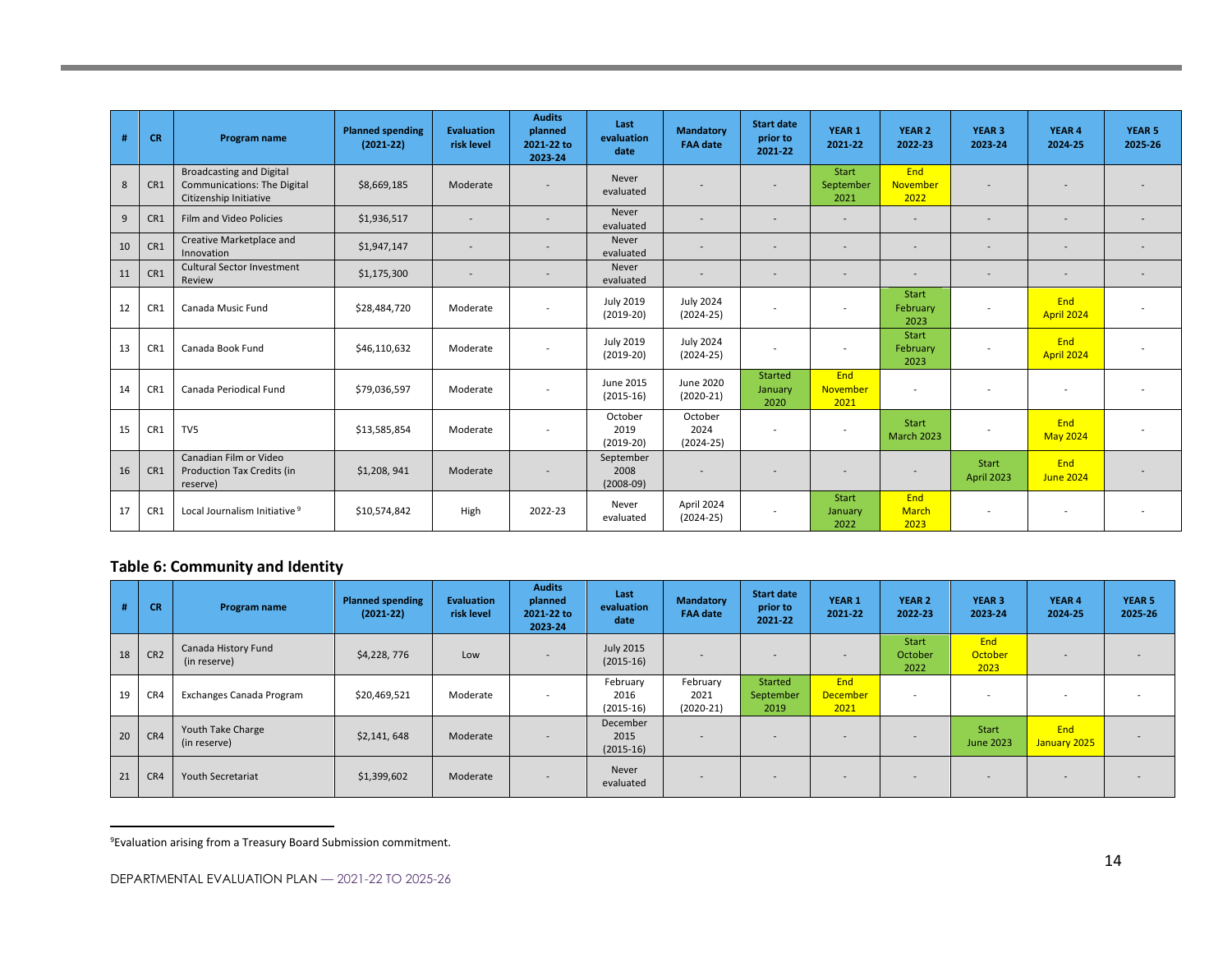|    | <b>CR</b>       | Program name                                                                                          | <b>Planned spending</b><br>$(2021 - 22)$ | <b>Evaluation</b><br>risk level | <b>Audits</b><br>planned<br>2021-22 to<br>2023-24 | Last<br>evaluation<br>date       | <b>Mandatory</b><br><b>FAA date</b> | <b>Start date</b><br>prior to<br>2021-22 | <b>YEAR 1</b><br>2021-22         | <b>YEAR 2</b><br>2022-23 | <b>YEAR 3</b><br>2023-24 | YEAR 4<br>2024-25 | <b>YEAR 5</b><br>2025-26 |
|----|-----------------|-------------------------------------------------------------------------------------------------------|------------------------------------------|---------------------------------|---------------------------------------------------|----------------------------------|-------------------------------------|------------------------------------------|----------------------------------|--------------------------|--------------------------|-------------------|--------------------------|
| 22 | CR <sub>2</sub> | <b>Building Communities Through</b><br>Arts and Heritage                                              | \$22,793,751                             | Moderate                        |                                                   | October<br>2016<br>$(2016-17)$   | October<br>2021<br>$(2021-22)$      | Started<br><b>March 2021</b>             | $\sim$                           | End<br><b>May 2022</b>   |                          |                   |                          |
| 23 | CR4             | Indigenous Languages and<br><b>Cultures Program</b>                                                   | \$92,520,212                             | High                            |                                                   | <b>March 2016</b><br>$(2016-17)$ | <b>March 2021</b><br>$(2020-2021)$  | Started<br>September<br>2019             | End<br>October<br>2021           | $\sim$                   |                          |                   |                          |
| 24 | CR4             | Community Support,<br>Multiculturalism and Anti-<br>Racism Initiatives Program<br>(grouped 24 and 25) | \$23,093,461                             | High                            | 2022-23                                           | <b>March 2018</b><br>$(2017-18)$ | <b>March 2023</b><br>$(2022-23)$    | $\overline{\phantom{0}}$                 | <b>Start</b><br><b>July 2021</b> | End<br>January<br>2023   | $\overline{\phantom{a}}$ |                   |                          |
| 25 | CR4             | Anti-Racism Action Program<br>(grouped 24 and 25)                                                     | \$7,971,712                              | High                            |                                                   | Never<br>evaluated               | November<br>2025<br>$(2025-26)$     | $\overline{\phantom{0}}$                 | <b>Start</b><br><b>July 2021</b> | End<br>January<br>2023   |                          |                   |                          |

#### **Table 7: Official Languages, Heritage and Regions**

| #  | <b>CR</b>       | Program name                                                                                                            | <b>Planned spending</b><br>$(2021 - 22)$ | <b>Evaluation</b><br>risk level | <b>Audits</b><br>planned<br>2021-22 to<br>2023-24 | Last<br>evaluation<br>date         | <b>Mandatory</b><br><b>FAA date</b> | <b>Start date</b><br>prior to<br>2021-22 | YEAR 1<br>2021-22        | YEAR <sub>2</sub><br>2022-23 | <b>YEAR 3</b><br>2023-24 | YEAR 4<br>2024-25         | <b>YEAR 5</b><br>2025-26 |
|----|-----------------|-------------------------------------------------------------------------------------------------------------------------|------------------------------------------|---------------------------------|---------------------------------------------------|------------------------------------|-------------------------------------|------------------------------------------|--------------------------|------------------------------|--------------------------|---------------------------|--------------------------|
| 26 | CR <sub>2</sub> | Museums Assistance Program                                                                                              | \$18,479,498                             | Moderate                        | $\overline{\phantom{a}}$                          | December<br>2015<br>$(2015-16)$    | December<br>2020<br>$(2020-21)$     | <b>Started</b><br><b>July 2019</b>       | End<br><b>July 2021</b>  |                              | $\overline{\phantom{a}}$ |                           |                          |
| 27 | CR <sub>2</sub> | Canada Travelling Exhibitions<br>Indemnification Program (in<br>reserve)                                                | \$295,439                                | Low                             |                                                   | December<br>2016<br>$(2016-17)$    |                                     |                                          |                          |                              | Start<br>October<br>2023 | End<br>September<br>2024  |                          |
| 28 | CR <sub>2</sub> | <b>Canadian Conservation Institute</b><br>(grouped 28, $29 - in$ reserve)                                               | \$10,816,855                             | Moderate                        |                                                   | <b>July 2017</b><br>$(2017-18)$    |                                     |                                          |                          |                              |                          | Start<br><b>July 2024</b> | End<br>March 2026        |
| 29 | CR <sub>2</sub> | Canadian Heritage Information<br>Network (grouped 28, 29 - in<br>reserve)                                               | \$3,104,542                              | Moderate                        |                                                   | December<br>2014<br>$(2014-15)$    |                                     |                                          |                          |                              |                          | Start<br><b>July 2024</b> | End<br><b>March 2026</b> |
| 30 | CR <sub>2</sub> | Movable Cultural Property<br>Program (in reserve)                                                                       | \$1,553,203                              | Moderate                        | $\overline{\phantom{a}}$                          | <b>March 2016</b><br>$(2016-17)$   |                                     | $\overline{\phantom{a}}$                 |                          | $\sim$                       | $\overline{a}$           | Start<br>August 2024      | End<br>January 2026      |
| 31 | CR5             | Development of Official-<br>Language Communities Program<br>(grouped 31, 32)                                            | \$315,148,622                            | High                            | 2021-22                                           | May 2017<br>$(2017-18)$            | May 2022<br>$(2022 - 23)$           | Started<br>September<br>2020             | $\overline{\phantom{a}}$ | End<br><b>May 2022</b>       | $\overline{\phantom{a}}$ |                           |                          |
| 32 | CR5             | <b>Enhancement of Official</b><br>Languages Program (grouped<br>31, 32)                                                 | \$133,484,582                            | High                            |                                                   | May 2017<br>$(2017-18)$            | May 2022<br>$(2022 - 23)$           | <b>Started</b><br>September<br>2020      |                          | End<br><b>May 2022</b>       | $\overline{\phantom{a}}$ |                           |                          |
| 33 | CR5             | Horizontal Evaluation of the<br><b>Action Plan for Official</b><br>Languages - 2018-2023:<br>Investing in Our Future 10 |                                          | Moderate                        |                                                   | Roadmap<br>Mai 2017<br>$(2017-18)$ |                                     | <b>Started</b><br>September<br>2020      |                          | End<br><b>May 2022</b>       |                          |                           |                          |

<span id="page-19-0"></span><sup>10</sup> Evaluation arising from a Treasury Board Submission commitment.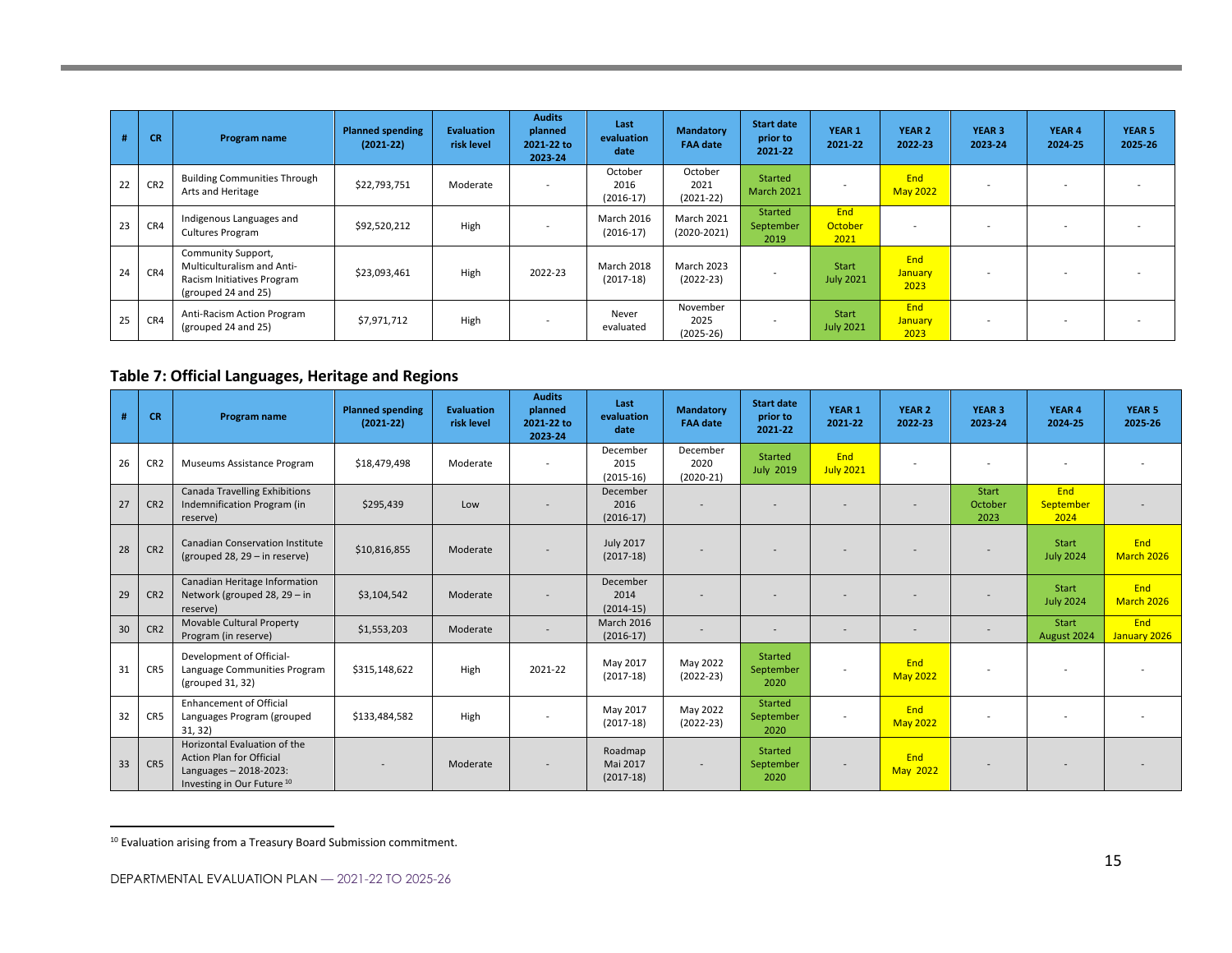**Table 8: Sport, Major Events and Commemorations**

| #  | <b>CR</b>       | Program name                                                                                              | <b>Planned spending</b><br>$(2021 - 22)$ | <b>Evaluation</b><br>risk level | <b>Audits</b><br>planned<br>2021-22 to<br>2023-24 | Last<br>evaluation<br>date       | <b>Mandatory</b><br><b>FAA date</b> | Start date<br>prior to<br>2021-22 | YEAR <sub>1</sub><br>2021-22    | YEAR 2<br>2022-23              | YEAR <sub>3</sub><br>2023-24 | YEAR 4<br>2024-25 | YEAR <sub>5</sub><br>2025-26 |
|----|-----------------|-----------------------------------------------------------------------------------------------------------|------------------------------------------|---------------------------------|---------------------------------------------------|----------------------------------|-------------------------------------|-----------------------------------|---------------------------------|--------------------------------|------------------------------|-------------------|------------------------------|
| 34 | CR <sub>2</sub> | Celebration and<br><b>Commemoration Program</b>                                                           | \$14,866,023                             | Moderate                        | $\overline{\phantom{a}}$                          | <b>March 2018</b><br>$(2017-18)$ | March 2023<br>$(2022 - 23)$         |                                   | Started<br>October<br>2021      | End<br><b>December</b><br>2022 |                              |                   |                              |
| 35 | CR <sub>2</sub> | <b>Capital Experience</b>                                                                                 | \$17,159,238                             | Moderate                        | 2022-23                                           | Never<br>evaluated               |                                     | Started<br><b>June 2018</b>       | End<br>November<br>2021         | -                              |                              |                   |                              |
| 36 | CR <sub>2</sub> | <b>State Ceremonial and Protocol</b><br>(federal grant program for<br>Lieutenant Governors) <sup>11</sup> | \$6,531,153                              | Moderate                        | $\sim$                                            | May 2018<br>$(2018-19)$          |                                     | ۰                                 |                                 |                                |                              |                   |                              |
| 37 | CR3             | <b>Hosting Program</b><br>(grouped 37, 38, 39)                                                            | \$29,791,066                             | High                            |                                                   | <b>March 2016</b><br>$(2015-16)$ | March 2021<br>$(2020-21)$           | Started<br>October<br>2019        | End<br><b>September</b><br>2021 | $\overline{\phantom{0}}$       |                              |                   |                              |
| 38 | CR <sub>3</sub> | Sport Support Program<br>(grouped 37, 38, 39)                                                             | \$184,699,667                            | High                            | 2022-23                                           | <b>March 2016</b><br>$(2015-16)$ | March 2021<br>$(2020-21)$           | Started<br>October<br>2019        | End<br><b>September</b><br>2021 | $\overline{\phantom{a}}$       |                              |                   |                              |
| 39 | CR <sub>3</sub> | Athlete Assistance Program<br>(grouped 37, 38, 39)                                                        | \$33,554,281                             | High                            |                                                   | <b>March 2016</b><br>$(2015-16)$ | March 2021<br>$(2020-21)$           | Started<br>October<br>2019        | End<br>September<br>2021        | $\overline{\phantom{a}}$       |                              |                   |                              |

#### <span id="page-20-0"></span>**Table 9: Strategic Policy, Planning and Corporate Affairs**

|    | <b>CR</b> | Program name                                               | <b>Planned spending</b><br>$(2021 - 22)$ | <b>Evaluation</b><br>risk level | <b>Audits</b><br>planned<br>2021-22 to<br>2023-24 | Last<br>evaluation<br>date                             | <b>Mandatory</b><br><b>FAA date</b> | <b>Start date</b><br>prior to<br>2021-22 | <b>YEAR 1</b><br>2021-22 | <b>YEAR 2</b><br>2022-23       | <b>YEAR 3</b><br>2023-24   | YEAR 4<br>2024-25 | <b>YEAR 5</b><br>2025-26 |
|----|-----------|------------------------------------------------------------|------------------------------------------|---------------------------------|---------------------------------------------------|--------------------------------------------------------|-------------------------------------|------------------------------------------|--------------------------|--------------------------------|----------------------------|-------------------|--------------------------|
| 40 | CR4       | Human Rights Program<br>(grouped 40, 41)                   | \$6,523,384                              | High                            | 2021-22                                           | <b>March 2015</b><br>$(2014-15)$                       | -                                   | $\sim$                                   | $\sim$                   | Start<br>August<br>2022        | End<br>January 2024        |                   |                          |
| 41 | CR4       | Court Challenges Program <sup>12</sup><br>(grouped 40, 41) | Included in #40                          | High                            | Included in<br>#40                                | Former<br>program<br>February<br>2003<br>$(2002 - 03)$ | ÷                                   |                                          | $\sim$                   | <b>Start</b><br>August<br>2022 | <b>End January</b><br>2024 |                   |                          |
| 42 | CR4       | LGBTQ2 Secretariat                                         | \$2,446                                  | Moderate                        | $\overline{\phantom{a}}$                          | Never<br>evaluated                                     | $\overline{\phantom{0}}$            | $\sim$                                   | $\sim$                   | $\overline{\phantom{a}}$       | $\overline{\phantom{0}}$   | -                 |                          |

<span id="page-20-1"></span><sup>&</sup>lt;sup>11</sup> In accordance with the Policy on Results, the PCH Executive Committee has scheduled the next evaluation to be completed in 2028. This decision is based on the results of the evaluation and the low risk of the program. The Evaluation Services Directorate may revise the evaluation schedule if changes in the program environment or context occur.

<sup>&</sup>lt;sup>12</sup> Evaluation arising from a Treasury Board Submission commitment.